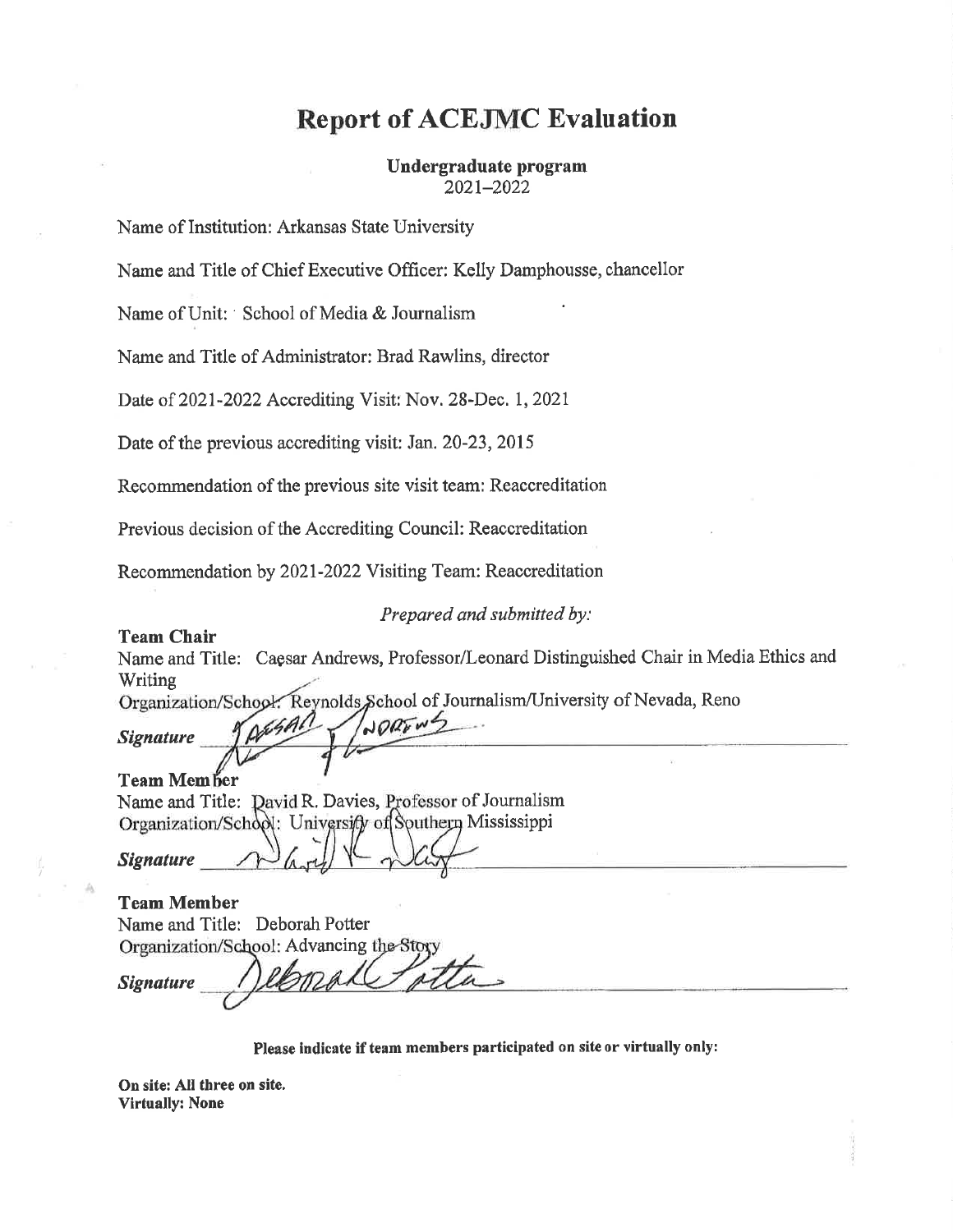## **PART I: General Information**

**Name of Institution:** Arkansas State University

**Name of Unit:** School of Media & Journalism

**Year of Visit:** 2021 (originally scheduled for 2020 but postponed due to COVID-19)

#### **1. Check regional association by which the institution now is accredited.**

- Middle States Association of Colleges and Schools
- New England Association of Schools and Colleges
- \_\_X\_ North Central Association of Colleges and Schools (Higher Learning Commission)
- \_\_\_ Northwest Association of Schools and Colleges
- \_\_\_ Southern Association of Colleges and Schools
- \_\_\_ Western Association of Schools and Colleges

*If the unit seeking accreditation is located outside the United States, provide the name(s) of the appropriate recognition or accreditation entities:* 

**2. Indicate the institution's type of control; check more than one if necessary.**

- Private
- $X$  Public

Other (specify)

**3. Provide assurance that the institution has legal authorization to provide education beyond the secondary level in your state. It is not necessary to include entire authorizing documents. Public institutions may cite legislative acts; private institutions may cite charters or other authorizing documents.**

Arkansas State University "was founded in Jonesboro in 1909 by the Arkansas Legislature as a regional agricultural training school. It began offering a two-year college program in 1918, then became "First District Agricultural and Mechanical College" in 1925. A four-year degree program was begun in 1930, and A & M College became "Arkansas State College" in 1933. The Arkansas Legislature elevated the college to university status and changed the name to Arkansas State University in 1967."

*—2019-2020 Undergraduate Bulletin, p. 19.*

## **4. Has the journalism/mass communications unit been evaluated previously by the Accrediting Council on Education in Journalism and Mass Communications?**

 $X$  Yes \_\_\_ No

If yes, give the date of the last accrediting visit: January 20-23, 2015

## **5. When was the unit or sequences within the unit first accredited by ACEJMC?**

1978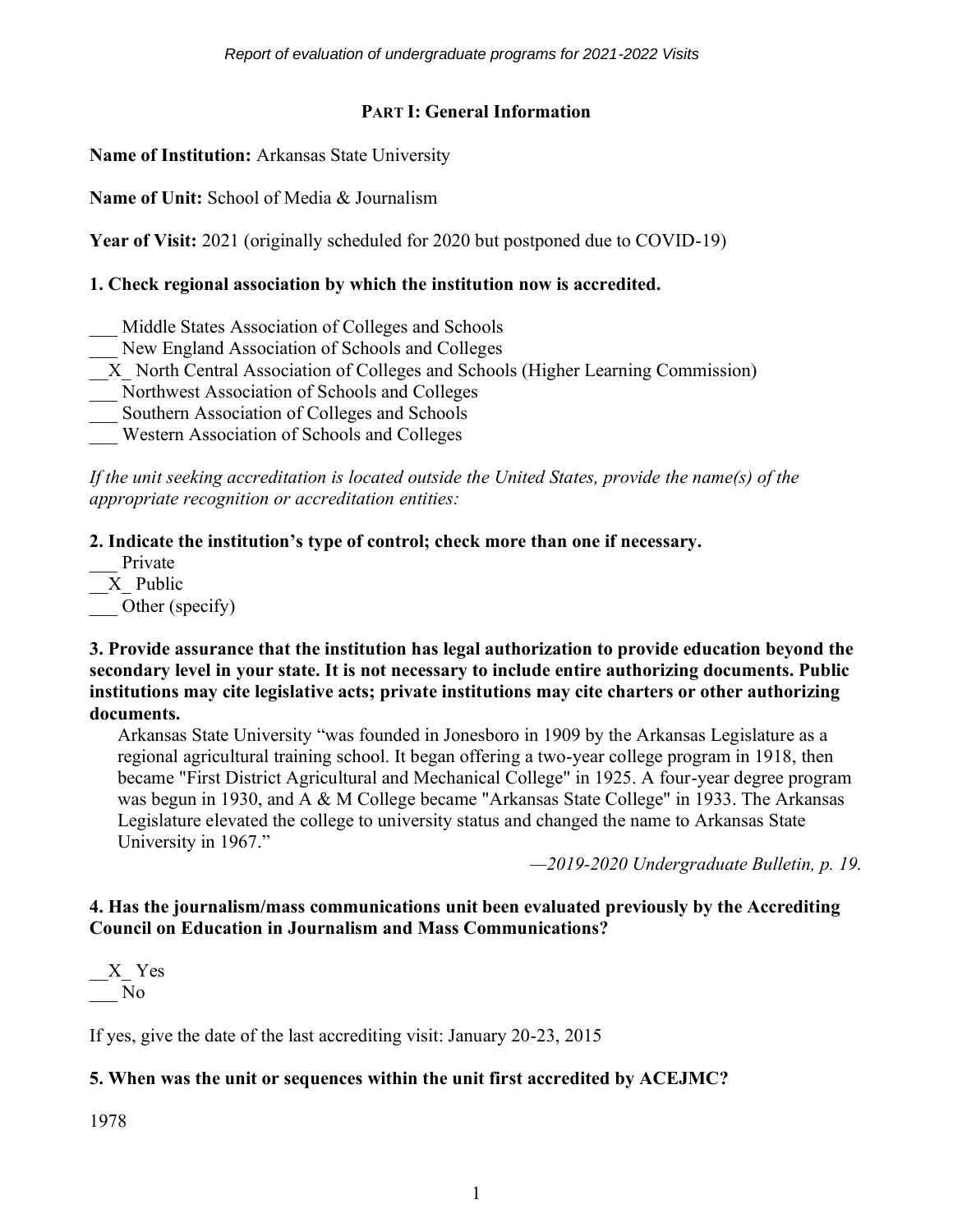#### **6. Provide the unit's mission statement. Statement should give date of adoption and/or last revision.**

## **Mission**

The School of Media & Journalism provides students with an education that enables them to gather, organize, synthesize and communicate information professionally in a democratic, multicultural society. By stressing critical and creative thinking and providing access to multiple platforms of communication, we prepare students with the professional standards required to perform today's jobs and the versatility to assume leadership in meeting tomorrow's challenges.

## **7. What are the type and length of terms?**

Semesters of 16 weeks Online course session of 7 weeks Summer sessions of 5 weeks Intersessions of 2 weeks

## **8. Check the programs offered in journalism/mass communications:**

X Bachelor's degree X Master's degree Ph.D. degree

#### **9. List the specific undergraduate degrees as well as the majors or sequences being reviewed by ACEJMC. \*Indicate online degrees.**

Bachelor of Science in Multimedia Journalism

## **10. Credit hours required by the university for an undergraduate degree: (Specify semester-hour or quarter-hour credit.)**

120 credit semester-hours for Bachelor of Science

## **11. Give the number of credit hours students may earn for internship experience. (Specify semester-hour or quarter-hour credit.)**

3 semester hours

## **12. List each professional journalism or mass communications sequence or specialty offered and give the name of the person in charge.**

| <b>Name of Sequence or Specialty</b> | <b>Person in Charge</b>            |
|--------------------------------------|------------------------------------|
| Multimedia Journalism                | Lillie Fears (Program Coordinator) |

## **13. Number of full-time students enrolled in the institution:**

12,863 Total Headcount 8474.8 FTE (Fall, 2021)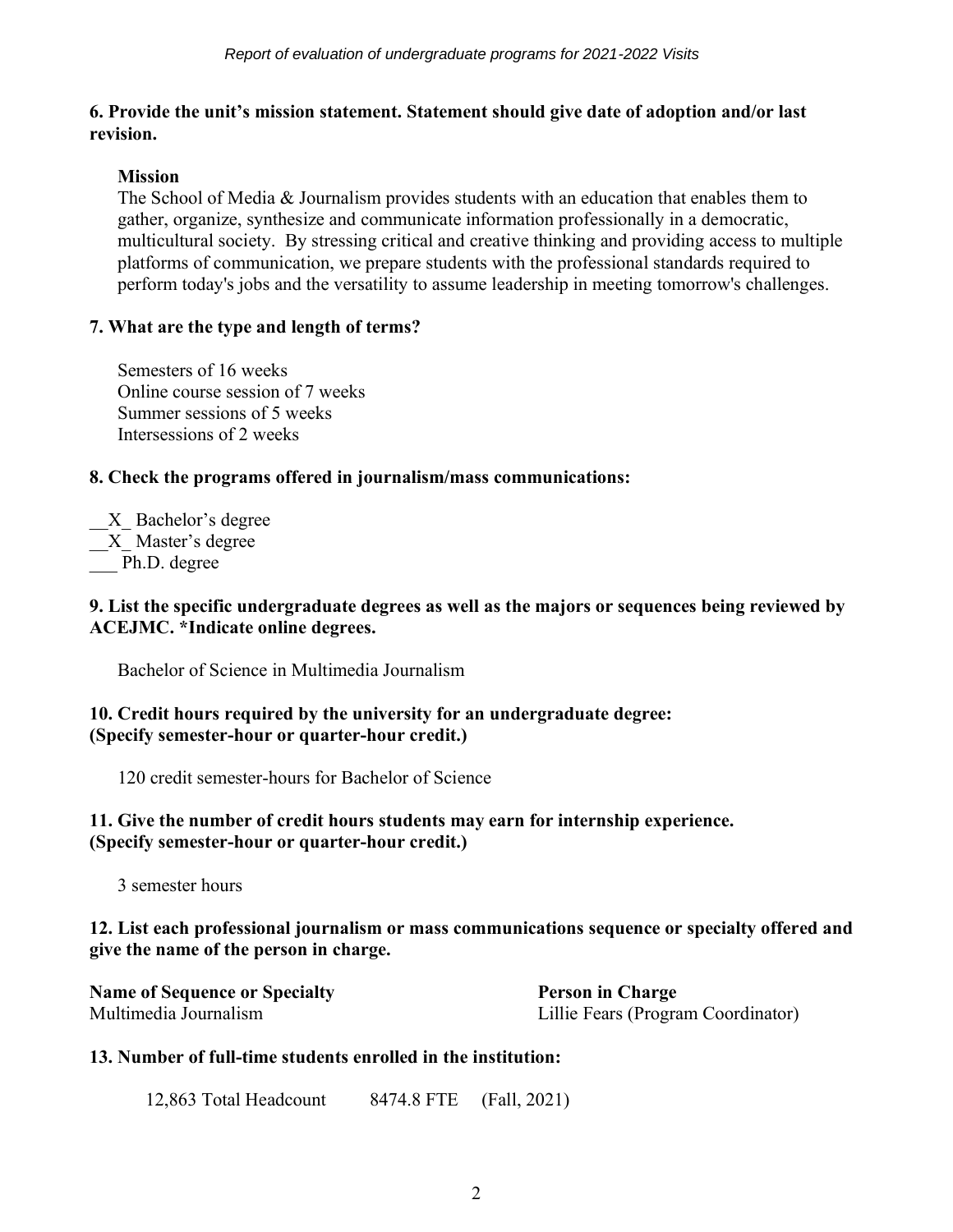## **14. Number of undergraduate majors in the accredited unit, by sequence and total (if the unit has pre-major students, list them as a single total):**

Name of Sequence or Specialty Undergraduate majors in

Multimedia Journalism

Total: 31

**15. Number of students in each section of all skills courses (newswriting, reporting, editing, photography, advertising copy, broadcast news, public relations writing, etc.). List enrollment by section for the term during which the visit will occur and the preceding term. Include a separate list for online skills courses, which also must meet the 20-1 ratio. (The Council has ruled that campaigns courses are exempt from the 20-1 ratio.)**

| <b>MDIA</b> | 2043 | <b>BASIC DIGITAL PHOTOGRAPHY</b> | <b>TR</b> | 13 |
|-------------|------|----------------------------------|-----------|----|
| <b>MDIA</b> | 2313 | DIGITAL MEDIA PRODUCTION         | <b>TR</b> | 18 |
| <b>MDIA</b> | 2313 | DIGITAL MEDIA PRODUCTION         | ΤR        | 12 |
| <b>MDIA</b> | 2323 | <b>REPORTING WORDS</b>           | ΤR        |    |
| <b>MDIA</b> | 3093 | <b>PHOTO STORYTELLING I</b>      | <b>TR</b> |    |
| <b>MDIA</b> | 3603 | <b>TV REPORTING</b>              | <b>TR</b> | 4  |
| <b>MDIA</b> | 4103 | DATA JOURNALISM                  | ΤR        | 6  |

Enrollment Numbers for Fall 2021

Enrollment Numbers for Spring 2021

| <b>MDIA</b> | 2043 | <b>BASIC DIGITAL PHOTOGRAPHY</b>          |   | TR | 17 |
|-------------|------|-------------------------------------------|---|----|----|
| <b>MDIA</b> | 2323 | <b>REPORTING WORDS</b>                    |   | ΤR | 6  |
| <b>MDIA</b> | 3013 | MULTIMEDIA REPORTING                      | J | ΤR |    |
| <b>MDIA</b> | 3063 | <b>EDITING FOR PUBLICATIONS &amp; WEB</b> |   | TR |    |
| <b>MDIA</b> | 3203 | <b>AUDIO STORYTELLING</b>                 |   | ΤR |    |
| <b>MDIA</b> | 3383 | NEWS IN SOCIAL MEDIA                      |   | ΤR | 17 |
| <b>MDIA</b> | 3603 | <b>TV REPORTING</b>                       |   | ΤR |    |
| <b>MDIA</b> | 4053 | <b>CIVIC REPORTING</b>                    |   | ΤR |    |

## **16. Total expenditures planned by the unit for the 2021–2022 academic year: \$1,440,199 Give percentage increase or decrease in three years: 14.9%**

2020-2021: \$1,451,516 2019-2020: \$1,435,350 2018-2019: \$1,262,249

Amount expected to be spent this year on full-time faculty salaries: \$951,995 (includes benefits)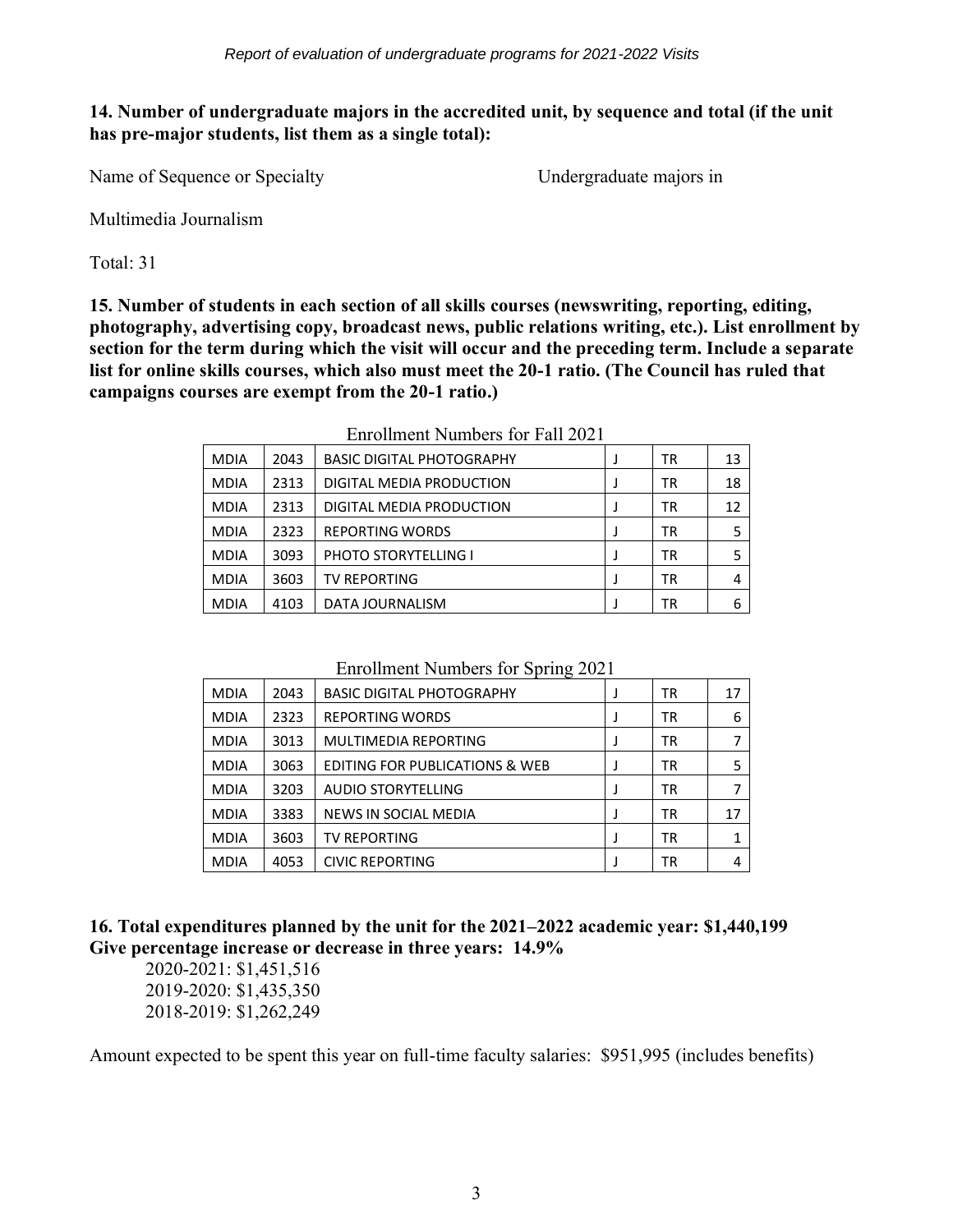**17. List name and rank of all full-time faculty in the accredited unit in fall 2021. (Full-time faculty refers to those defined as such by the university.) Identify those not teaching because of leaves, sabbaticals, etc.**

| <b>Name</b>        | <b>School</b>         | <b>Emphasis</b>       | Rank                                                           |
|--------------------|-----------------------|-----------------------|----------------------------------------------------------------|
| Armstard, Terrance | Media &<br>Journalism | Multimedia Journalism | Instructor, Adviser<br>to Delta Digital<br><b>News Service</b> |
| Combs, Sandra      | Media &<br>Journalism | Multimedia Journalism | Associate Professor,<br>Adviser to The<br>Herald               |
| Fears, Lillie      | Media &<br>Journalism | Multimedia Journalism | Professor, Program<br>Coordinator                              |
| Rawlins, Brad      | Media &<br>Journalism | Strategic Comm        | Professor, Director                                            |
| Roberts, Larz      | Media &<br>Journalism | Multimedia Journalism | Instructor                                                     |
| Sitton, Ron        | Media &<br>Journalism | Multimedia Journalism | <b>Assistant Professor</b>                                     |

# **18. List names of part-time/adjunct faculty teaching at least one course in fall 2021. Also list names of part-time faculty teaching spring 2021. (If your school has its accreditation visit in spring 2021, please provide the spring 2021 adjunct list in the updated information.)**

N/A

## 19. **Schools on the semester system:**

For each of the last two academic years, please give the number and percentage of graduates who earned 72 or more semester hours outside of journalism and mass communications.

> 72 or more semester hours outside of journalism and mass communications

| Year                       | Total<br>Graduates | Number<br>in Compliance | Percent |
|----------------------------|--------------------|-------------------------|---------|
| 2020-2021<br>academic year | n                  |                         | 100     |
| 2019-2020<br>academic year |                    |                         | 100     |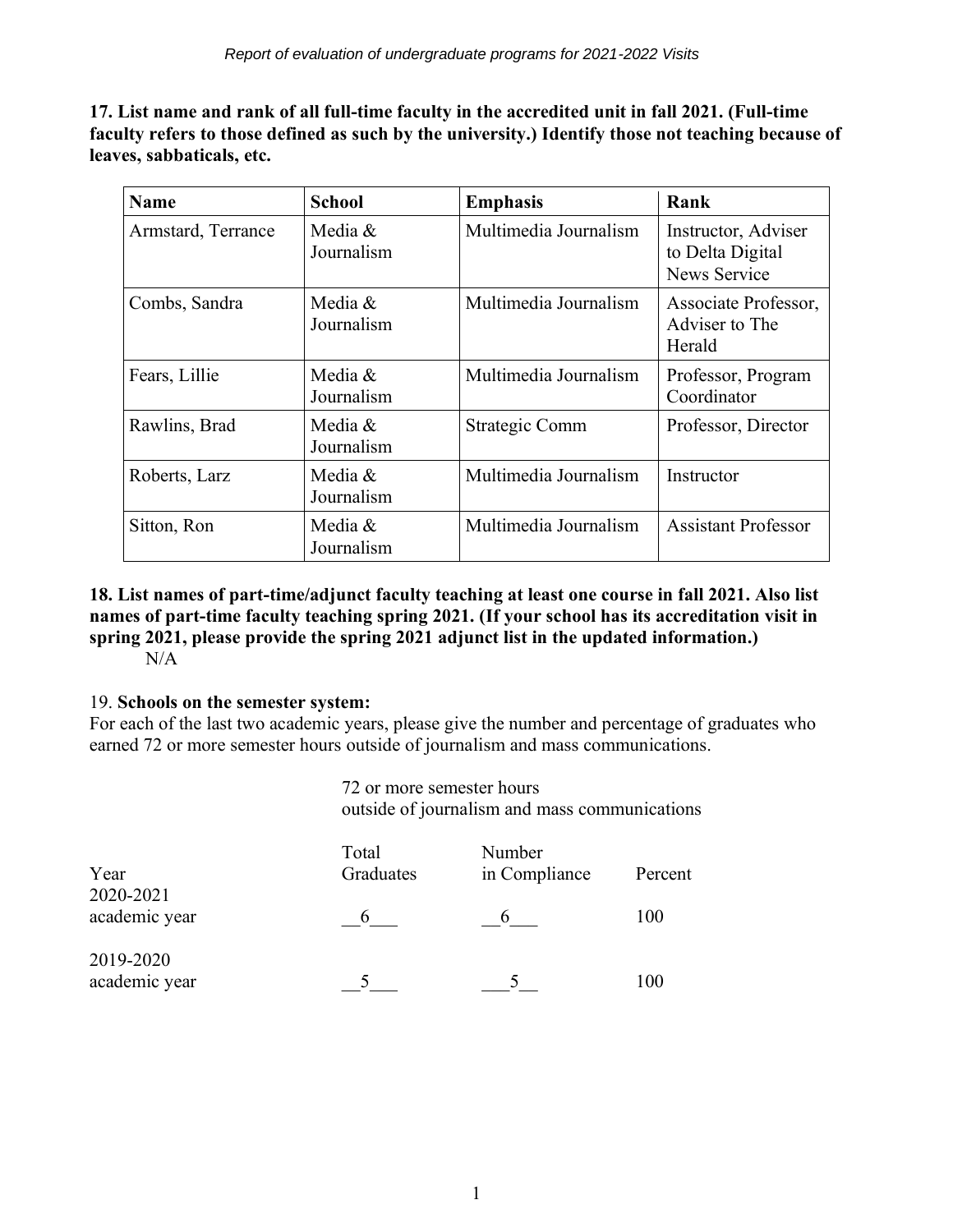#### **PART II — Standard 1: Mission, Governance and Administration**

OVERVIEW: The University traces its origins to a training school for agriculture starting in 1909. It evolved in scale, scope and name, issuing four-year degrees as Arkansas State College by 1933. The Legislature granted University status in 1967. As of 2021, A-State remains an influential institution for the aspirations of northeast Arkansas. It enrolled 12,863 students during the fall term, down 2.1% from the total reported during the 2015 site visit.

Around the time the Legislature designated Arkansas State a college in the 1930s, courses in news were emerging within the English Department. Journalism degrees were first issued in 1941. An independent division was in place by 1967, and the College of Communication was formed by 1973, subsequently including departments for Journalism, Printing and Radio-Television. The College earned ACEJMC accreditation for the first time in 1978, successfully renewing in the six accrediting cycles since then.

Histories on the College of Communication trumpet accomplishments across several decades. More than a few people contacted by the current site team were quick to recall an era when the University routinely produced journalism graduates who were among the most prepared in the state. That legacy remains part of the unit's identity. Though a clear-eyed self-study and candid conversations on campus with administrators, faculty and others acknowledge losses in the program's muscle mass.

ACEJMC last reaccredited the College of Communication in 2015, when it housed a Media Department with programs in Multimedia Journalism and Creative Media Production, and a Communications Department with programs in Strategic Communications and unaccredited Communication Studies. Student enrollment in the three accredited areas totaled 266, including 83 for Multimedia Journalism.

Six years later, Arkansas State University's 2021 reaccreditation request is substantially different, reflecting multiple rounds of academic restructuring. The School of Media & Journalism in 2018-19 replaced the dismantled College of Communication, which had been among the smallest on campus. The School retains two degreed programs. Just one, Multimedia Journalism with a fall enrollment of 31 students, is seeking reaccreditation. Faculty in the School's academic second program, Creative Media Production, decided to forgo accreditation.

The director leading the School of Media & Journalism, which resides under the College of Liberal Arts and Communication, said he was confident that initiatives in the works will fortify Multimedia Journalism. The College dean meeting with the site team endorsed the director's position. He cited as one source of his support a favorable strategic recommendation for the School by a Viability Committee completing the first phase of analyses on campus programs.

Site team members found a program functioning at a profoundly reduced scale during an accrediting cycle overloaded with disruption, yet still delivering value to students, campus and community. Administrators' statements about the School's strategic viability added useful context for the challenges ahead.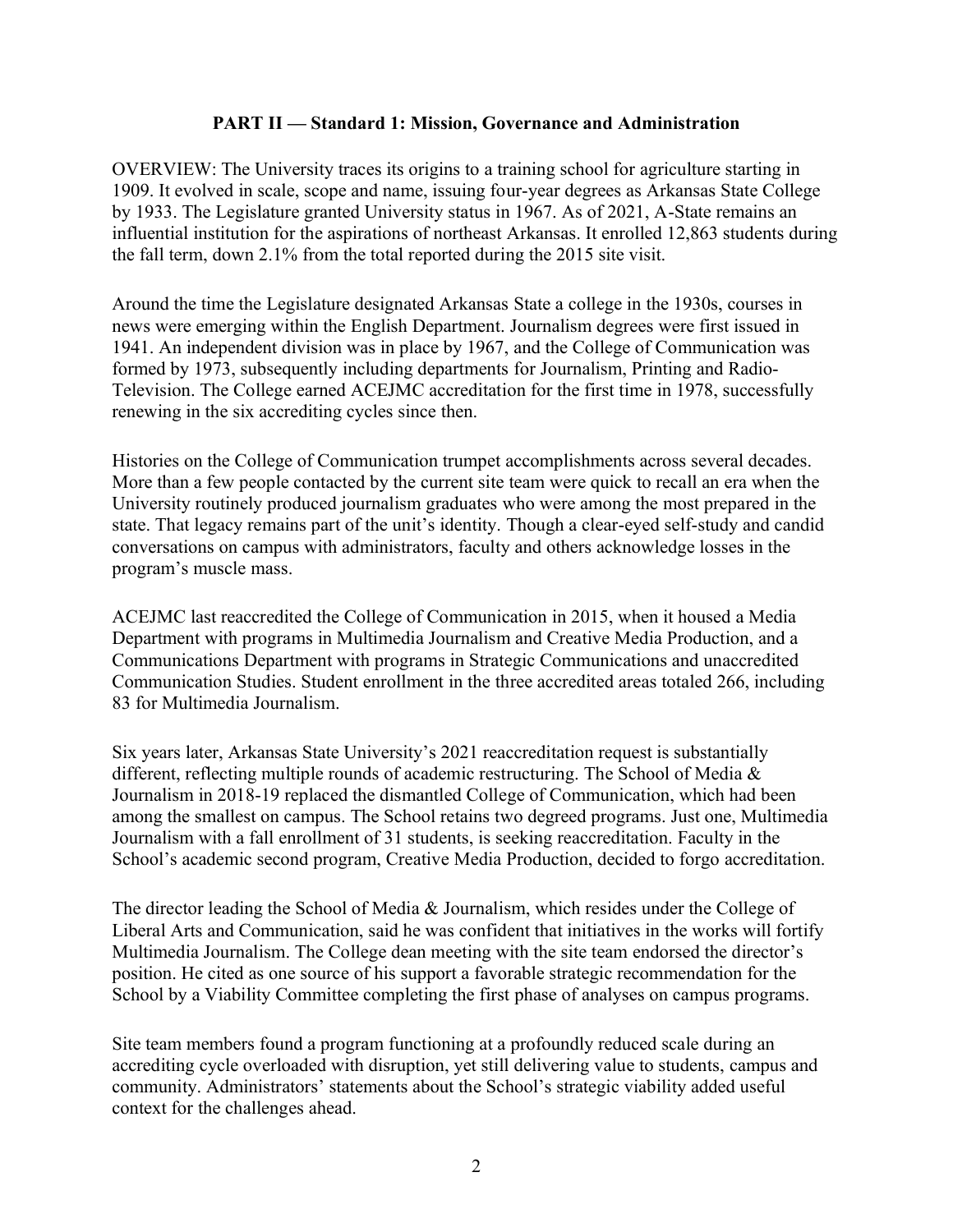## **Unit performance with regard to indicators:**

## **a). The unit has a written mission statement and a written strategic or long-range plan that provides vision and direction for its future, identifies needs and resources for its mission and goals and is supported by university administration outside the unit. The unit annually updates its data on the ACEJMC searchable database website [\(https://lookup.acejmc.org\)](https://lookup.acejmc.org/).**

The School of Media & Journalism has a written mission statement that pledges to students an education that allows them to "gather, organize, synthesize and communicate information professionally in a democratic multicultural society." The mission further commits to "prepare students with the professional standards required to perform today's jobs and the versatility to assume leadership in meeting tomorrow's challenges."

The unit's long-range planning is embedded within the 2017-22 strategic plan of the College of Liberal Arts and Communication. The School says it applies the College's strategic document as its own, adapting details to fit program needs, most recently during a May 2021 review by Multimedia Journalism faculty. Updated strategic plans are anchored in a sound 10-point outline of objectives and actions. A few brief labels might benefit from more details on expectations. In most instances by far, the intent of each goal or tactic is clear.

Recruiting quality students is the top priority. This reflects an urgent sense of purpose in response to low enrollment patterns. This unit goal is supported by reestablishment of a Recruiting Committee, increased funding, and other activities intended to increase enrollment. Maximizing use of advisory boards to increase practical student experiences and bolster program assessment efforts is another strategic target, as is interdisciplinary collaboration.

The self-study acknowledges diversion of time and energy away from strategic planning as pandemic demands dominated the work life of faculty and staff.

A link provided in self-study led to detailed data on enrollment, degrees awarded, success rates of students returning or graduating, and graduation rates from 2016 to 2020. The information is accessible to the public.

## **b). The unit has policies and procedures for substantive faculty governance that ensure faculty oversight of educational policy and curriculum.**

Multimedia Journalism adheres to policies and procedures established in the University's 149 page *Faculty Handbook*. The self-study describes ample faculty engagement in governance within the unit and involvement by faculty at all campus levels – School, College and University. The 2006 iteration of handbook was substantially revised in 2018, with additional changes in 2020. The revised sections:

- Mission, core values, priorities, goals.
- Faculty personal policies.
- Academics.
- Promotion, retention, tenure; post-tenure; dismissals.
- Grievances.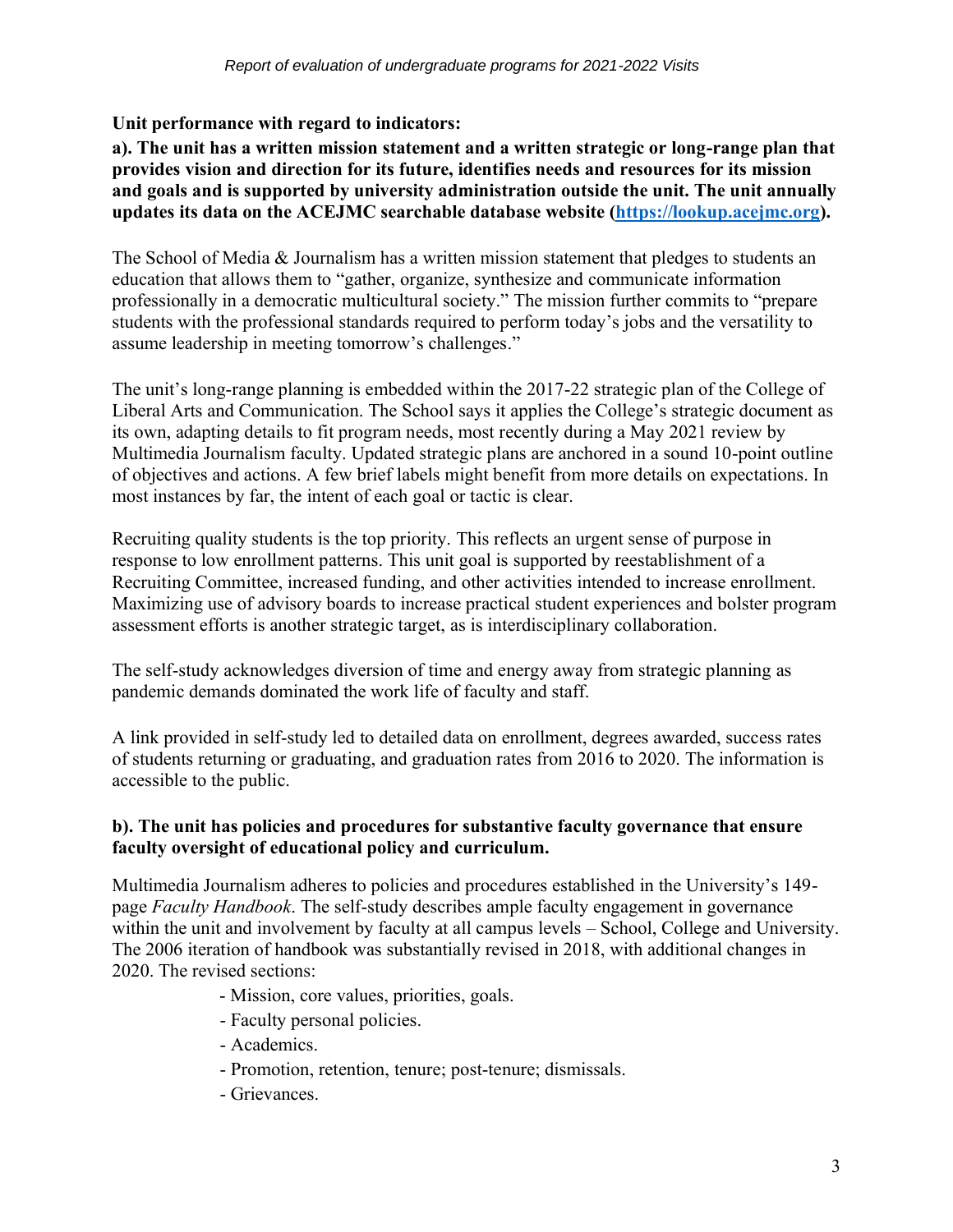The self-study states that the School overall and its Multimedia Journalism program both conduct regular faculty meetings, an indicator that faculty governance is routinely addressed. Six meetings are listed for the School during the 2020-21 academic year; eight meetings are listed for Multimedia Journalism, supplemented by a May 2021 planning retreat, and another pre-site visit retreat in October.

Multimedia Journalism's voice on educational policy includes representation on the School's Curriculum Committee. School committee recommendations follow a predictable path of consideration for approvals: Proposals flow from committee to School director, to College Curriculum Committee, to College Dean, and ultimately to the Undergraduate Curriculum Committee.

## **c). The unit's administration provides effective leadership within the unit and effectively represents it in dealings with university administration outside the unit and constituencies external to the university**.

The unit's top administrator holds the title of director, School of Media & Journalism. He is a resourceful, respected nine-year leader of media programs and campus projects and was dean of the College of Media and Communication during successful reaccreditation in 2014-15.

During multiple rounds of academic restructuring on campus since 2015, the accredited unit's name and the position label for its leader have undergone a series of revisions and adjustments. The current director served an interim appointment in 2019 and was named to the current position after an external search in 2020. As noted in self-study, this accrediting period is characterized by frequent disruptions. Even so, Multimedia Journalism faculty members uniformly described the director as civil and reasoned.

The School's two academic units fractured their shared ACEJMC status – Multimedia Journalism is seeking renewal; Creative Media Production is not. Mending divisions within the School remains a challenge for the director.

Some representatives from other academic units on campus cited the divisions as a blow to the School. Some identified the loss of College status as a breaking point. Yet nearly all representatives singled out the director as a consummate campus citizen who managed to sustain the value of programs despite the unit's diminished footprint. The dean praised the director's willingness to step in and lead, under the circumstances.

Consensus among people who talked with site team members is that the director is a thoughtful and principled leader with an entrepreneurial streak.

#### **d). The institution and/or the unit defines and uses a process for selecting and evaluating its administrators.**

The Faculty Handbook spells out steps for filling vacant administrative posts. Upper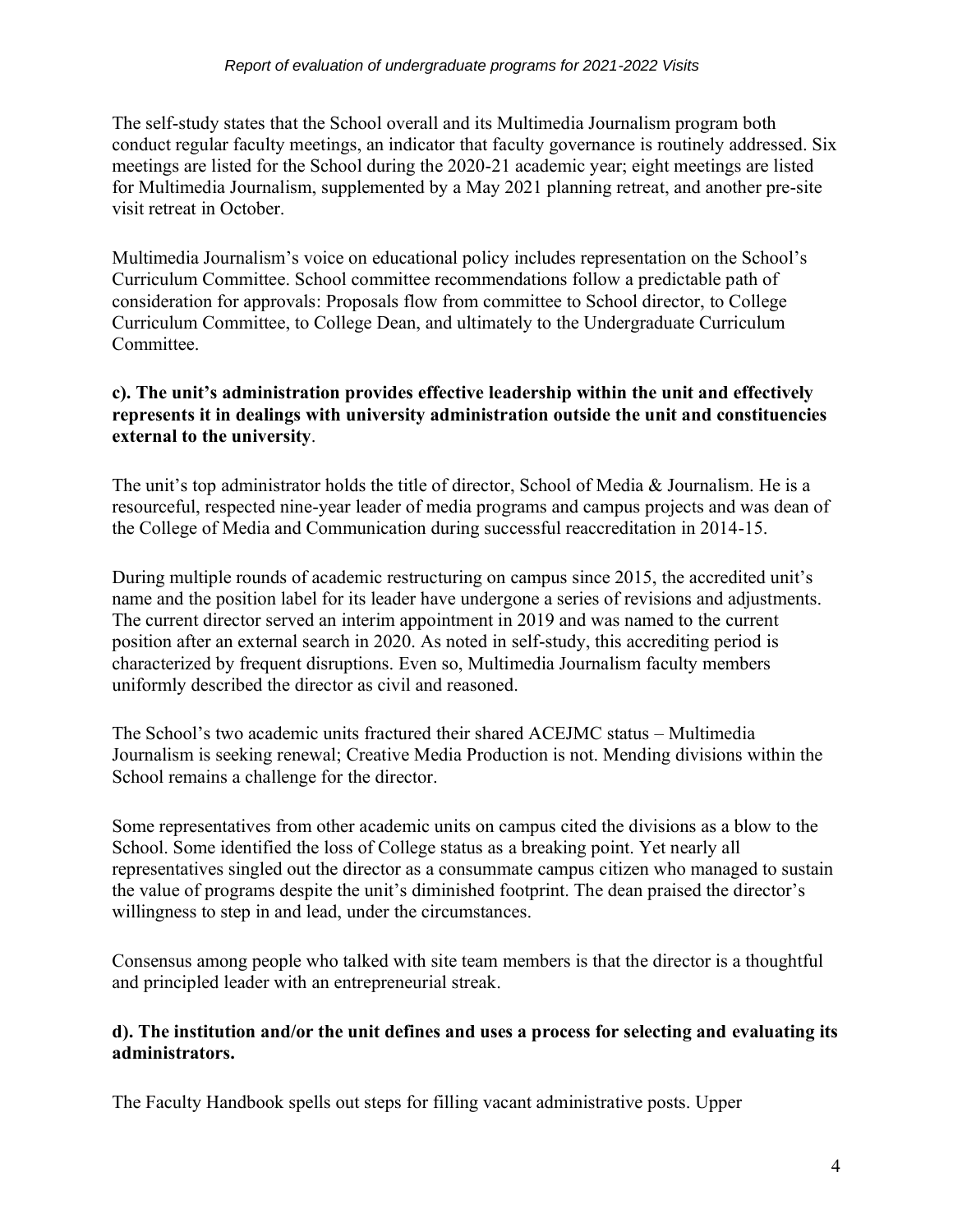administrators determine whether a search is deemed internal or external. For the position of director, the College dean forms a Search Committee intended to be broadly representative. The committee screens applicants and consults with administrators on candidates to interview, with attention to racial, ethnic and gender diversity. Faculty opportunities for involvement are specified: Meeting candidates, evaluating credentials, voicing impressions and preferences. The committee's recommendations are forwarded up through the administrative chain, to the dean, and on to the chancellor responsible for academic appointments, with ultimate oversight by the president and Board of Trustees. Internal searches are modified, with provisions for candidates to interview with some administrators.

#### **e). Faculty, staff and students have avenues to express concerns and have them addressed.**

The self-study reports no formal student grievances or faculty grievances during the past three years. But standard policies and procedures for addressing complaints are in place. In 2017, students accused of cheating in one course filed complaints against their professor. Documentation of any actions involved at the University level were not available.

Students with concerns may first try resolving matters in conversation with their instructor or director. Subsequent options include a hearing with the dean and ultimately with a College committee that makes a recommendation and refers cases back to deans for final decisions.

Faculty complaints may first be addressed by the School director or the College dean before formal grievances are filed. The steps for hearing unresolved matters include a School ad hoc committee, the College dean, and a College committee. Tenure and promotion cases that are not resolved in consultation with the vice chancellor of academic affairs and research can ultimately reach a 21-member University Academic Hearing Committee. For staff grievances, policy encourages employees to discuss concerns with immediate supervisors. If employees are not satisfied, matters may be forwarded to the Human Relations Department.

The Student Handbook and the Faculty Handbook outline details of options available for complaints. They appear sufficient.

## **SUMMARY:**

The experienced, respected unit director worked closely with core faculty and staff to sustain a program battered by the loss of college status. Neither major reductions in enrollment nor overwhelming demands of the pandemic prevented sound outcomes for Multimedia Journalism. Internal strife between the School's two academic programs require resolution. On the whole, the program proved to be resilient in response to steady streams of administrative challenges.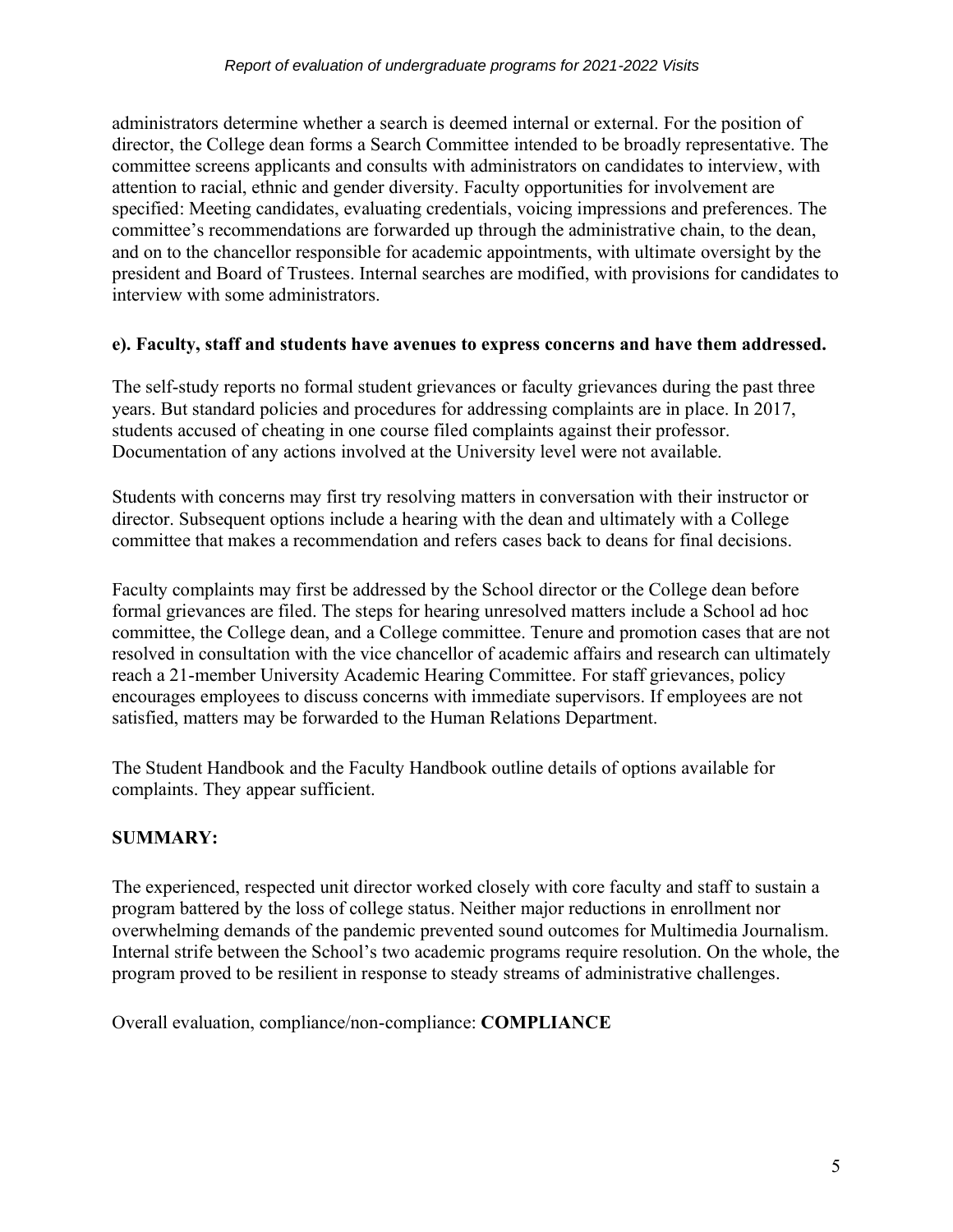#### **PART II — Standard 2: Curriculum and Instruction**

#### **Unit performance with regard to indicators:**

Discussions of indicators b, c and e must describe and evaluate the individual academic sequences in the unit.

**a). The unit requires that students take a minimum of 72 semester credit hours (or 104 quarter credit hours) required for a baccalaureate degree outside of journalism and mass communications and meet the liberal arts and sciences-general education requirements of the institution. ACEJMC expects at least 95 percent of the graduating classes in the two academic years preceding an accreditation visit to meet this requirement.**

The School underwent a substantial curriculum change in fall 2019. Until then, the School's Multimedia Journalism program included separate sequences in Broadcast Journalism, News-Editorial, and Photojournalism. Beginning in 2019, the School combined those sequences into one. The major required 48 hours and a minor outside of the communication field of 18 to 24 hours. These hours are supplemented with core courses and electives to reach the 120 total hours required for graduation. All graduation applications are reviewed by the School's full-time academic adviser, who ensures that students' programs of study are complying with the 72-hour rule. In fact, all students who graduated in the six years covered by the self-study met this standard.

#### **b). The unit provides a balance between theoretical and conceptual courses, professional skills courses, and courses that integrate theory and skills to achieve the range of student competencies listed by the Council.**

Students in the major take a 40-hour core comprised of the following courses. (All are 3-hour courses except for the news practicum courses  $-#4$ , 9 and 15 from the list below – which total four hours.)

- 1) MDIA 1003 Mass Communication in Modern Society
- 2) MDIA 1013 Principles of Journalism
- 3) MDIA 2043 Basic Digital Photography
- 4) MDIA 2201 News Practicum I
- 5) MDIA 2313 Digital Media Production
- 6) MDIA 2323 Reporting Words
- 7) MDIA 3013 Multimedia Reporting
- 8) MDIA 3063 Editing for Publications and the Web
- 9) MDIA 3201 News Practicum II
- 10) MDIA 3363 Modern Media Inquiries
- 11) MDIA 4003 Media Law and Ethics
- 12) MDIA 4053 Civic Reporting
- 13) MDIA 4202 News Practicum III
- 14) MDIA 4323 Diversity and Media
- 15) MDIA 4603 Internship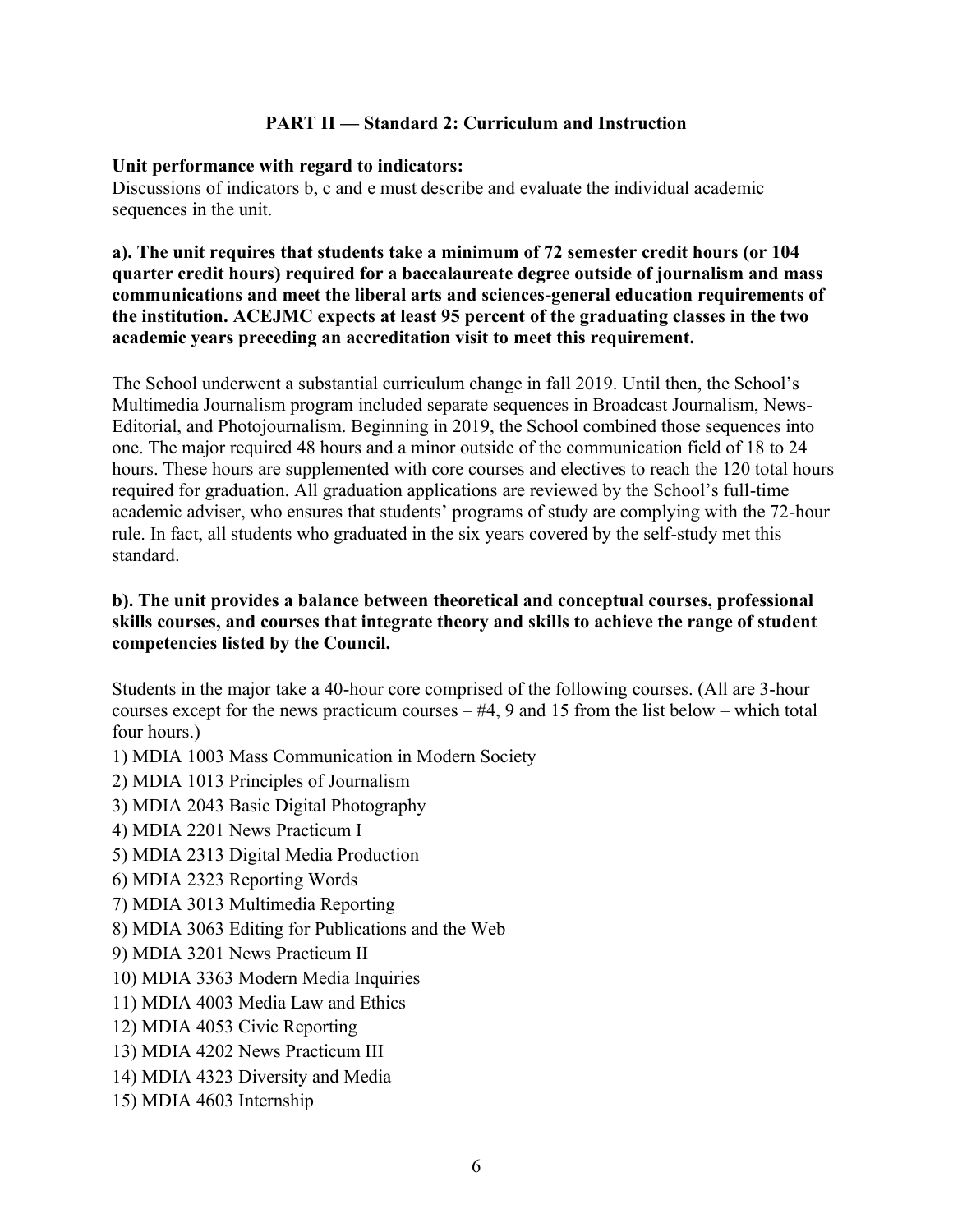In addition, students choose nine hours from the courses listed below:

- 1) GCOM 1813, Introduction to Digital Publishing
- 2) GCOM 3673, Desktop Publishing and Publication Design
- 3) MDIA 1001, Media Grammar and Style
- 4) MDIA 2053, Introduction to Visual Communications
- 5) MDIA 2223, Video Production I
- 6) MDIA 3003, Feature Writing and Freelancing
- 7) MDIA 3053, Sports Reporting
- 8) MDIA 3083, History of the Mass Media
- 9) MDIA 3093, Photo Storytelling I
- 10) MDIA 3203, Audio Storytelling
- 11) MDIA 3383, News in Social Media
- 12) MDIA 3603, Television Reporting
- 13) MDIA 4013, Photo Storytelling II
- 14) MDIA 4023, Public Opinion, Propaganda and the Mass Media
- 15) MDIA 4103, Data Journalism
- 16) MDIA 4113, Specialized Reporting
- 17) MDIA 4123, Media Management and Entrepreneurship
- 18) MDIA 4340, News Production and Performance Laboratory
- 19) MDIA 4343, News Production and Performance
- 20) MDIA 4552, Photojournalism Practicum and Professional Development

The curriculum is designed to introduce all students to the basics of journalism in all its forms and to ground them in the theories and major concepts of the mass media. Through the electives, students are able to specialize in a particular area of journalism – television, photography, writing or other skills. In the three news practicum courses, students receive credit for working for one of the School's media outlets – the student newspaper, the campus radio station, or ASU-TV news, a local cable channel operated by students.

From the self-study and from talking with students about the curriculum, it's clear that the curriculum gives students solid grounding in the 12 values and competencies. The School organizes the ACEJMC competencies under three foundation outcomes, Think, Communicate, and Be Professional, and the self-study details how the curriculum covers all of these foundational outcomes as well as the 12 values and competencies. The curriculum, while ambitious, clearly offers a balance between conceptual and skills courses.

## **c). Instruction, whether on-site or online, is demanding and current, and is responsive to professional expectations of digital, technological and multimedia competencies. Achievements in teaching and learning are recognized and valued.**

Instruction is demanding and current and reflects trends in modern media practice. As indicated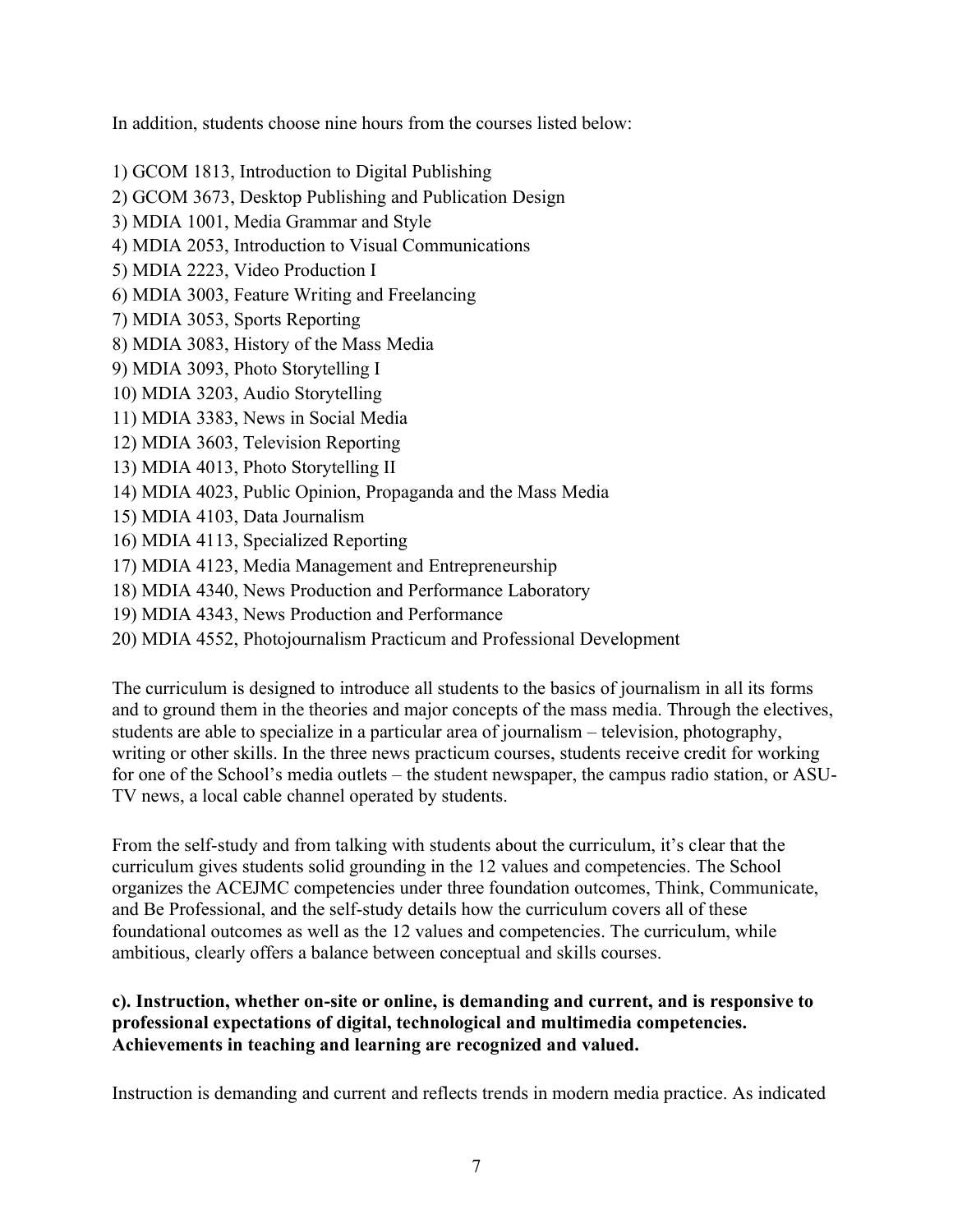earlier, the unit substantially revised its curriculum in 2019 to reflect media convergence and to give students the broadest range of necessary skills. The curriculum was slightly tweaked again in fall 2021, and plans are underway for an additional tweaking to take effect in fall 2022. It's clear the faculty and its leadership are interested in fine-tuning the curriculum both to serve students and to improve efficiencies within the School. The faculty also is consistently engaged in faculty development activities to keep abreast of the latest technologies and techniques used in the professions.

The self-study lists an impressive array of awards, citations, grants and other achievements by the faculty in teaching, demonstrating the importance that the unit places on teaching.

## **d). Student-faculty classroom ratios facilitate effective teaching and learning in all courses; the ratio in skills and laboratory sections, whether on-site or online, should not exceed 20-1. (Campaigns classes are exempt from the 20-1 ratio.)**

Class sizes are consistently small, and all classes fall well within the required 20-1 ratio. Of the 15 skills courses offered in calendar year 2021, for example, most courses had seven students or fewer, and only five courses had 12 or more students. The journalism faculty is currently discussing steps to increase efficiency in course offerings – including a regular course rotation – to maximize enrollments in the future.

## **e). The unit advocates and encourages opportunities for internship and other professional experiences outside the classroom and supervises and evaluates them when it awards academic credit.**

Prior to the 2019 school year, internships were encouraged but not required, but the curriculum revision that took effect in 2019 required all students to complete an internship. Since the requirement is so new, relatively few journalism students have reached a point in their curriculum to undertake the required internship. A faculty member serves as internship coordinator to help students locate internships in their specialty. For each internship, the student completes an application to begin the process to receive academic credit, and at the end of the internship the student's work supervisor completes an evaluation form that helps determine the student's grade.

A significant initiative by the unit to offer students opportunities for experience in and outside the classroom comes in the form of the Delta Digital News Service. Founded in August 2016 and supervised by a faculty member, DDNS provides a working lab for undergraduate students that feeds content to news organizations of all types, primarily in northeast Arkansas. Students gain real-world experience by having the opportunity to pitch story ideas, research issues, interview subjects and compose projects in a variety of formats. The lab is an outlet for the multimedia reporting class, a civic reporting class and for its capstone practicum course, and regional outlets can use any work distributed by DDNS with proper attribution. The news service is supported by grant funding and has been recognized with several awards, including by the Arkansas professional chapter of the Society of Professional Journalists.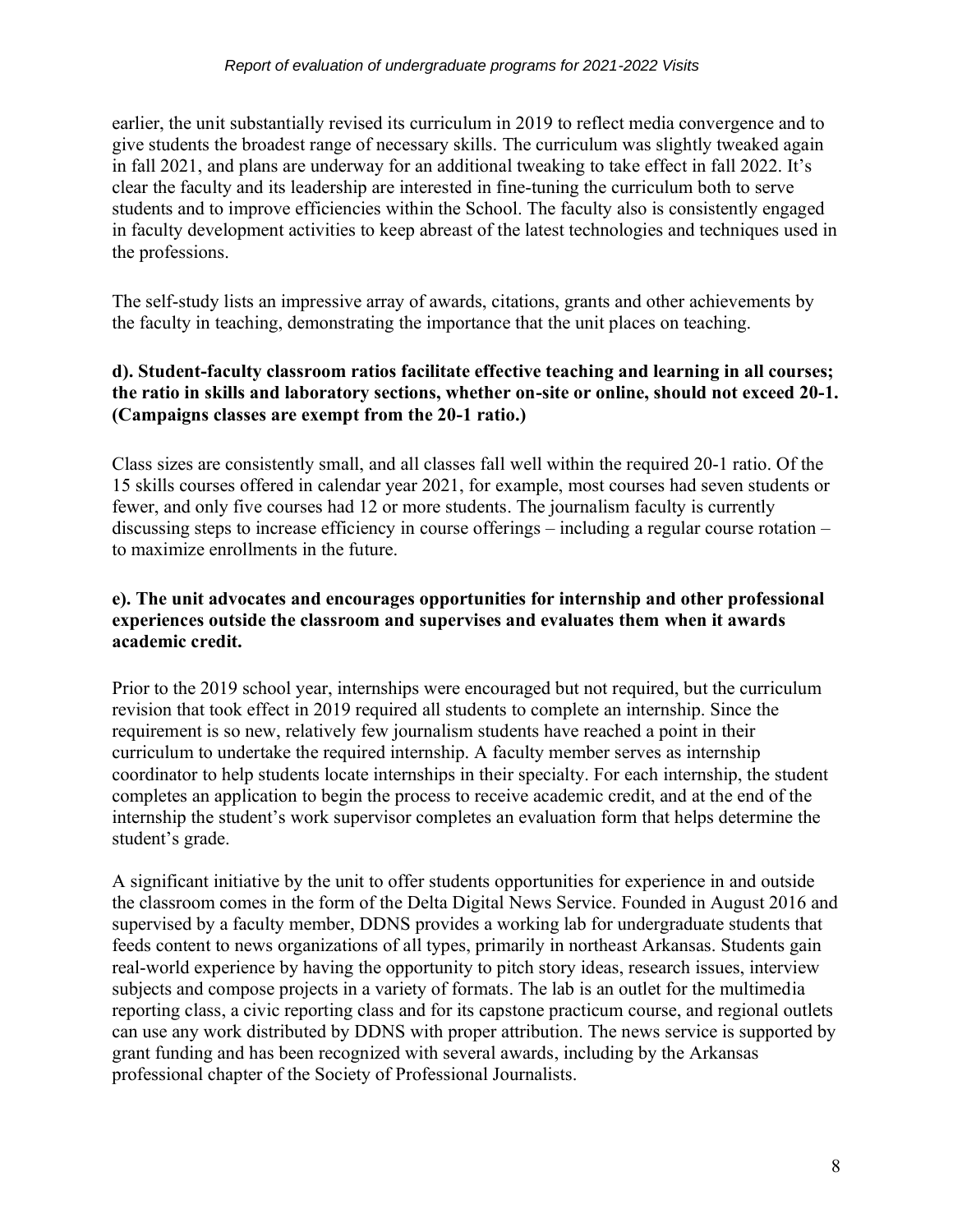## **SUMMARY:**

The Multimedia Journalism program has an ambitious curriculum that balances skills and conceptual courses and has been updated to reflect the demands of modern media jobs. Students have opportunities through DDNS and through internships to practice their skills in a real-world environment. The School consistently follows ACEJMC guidelines regarding class sizes and the 72-hour rule.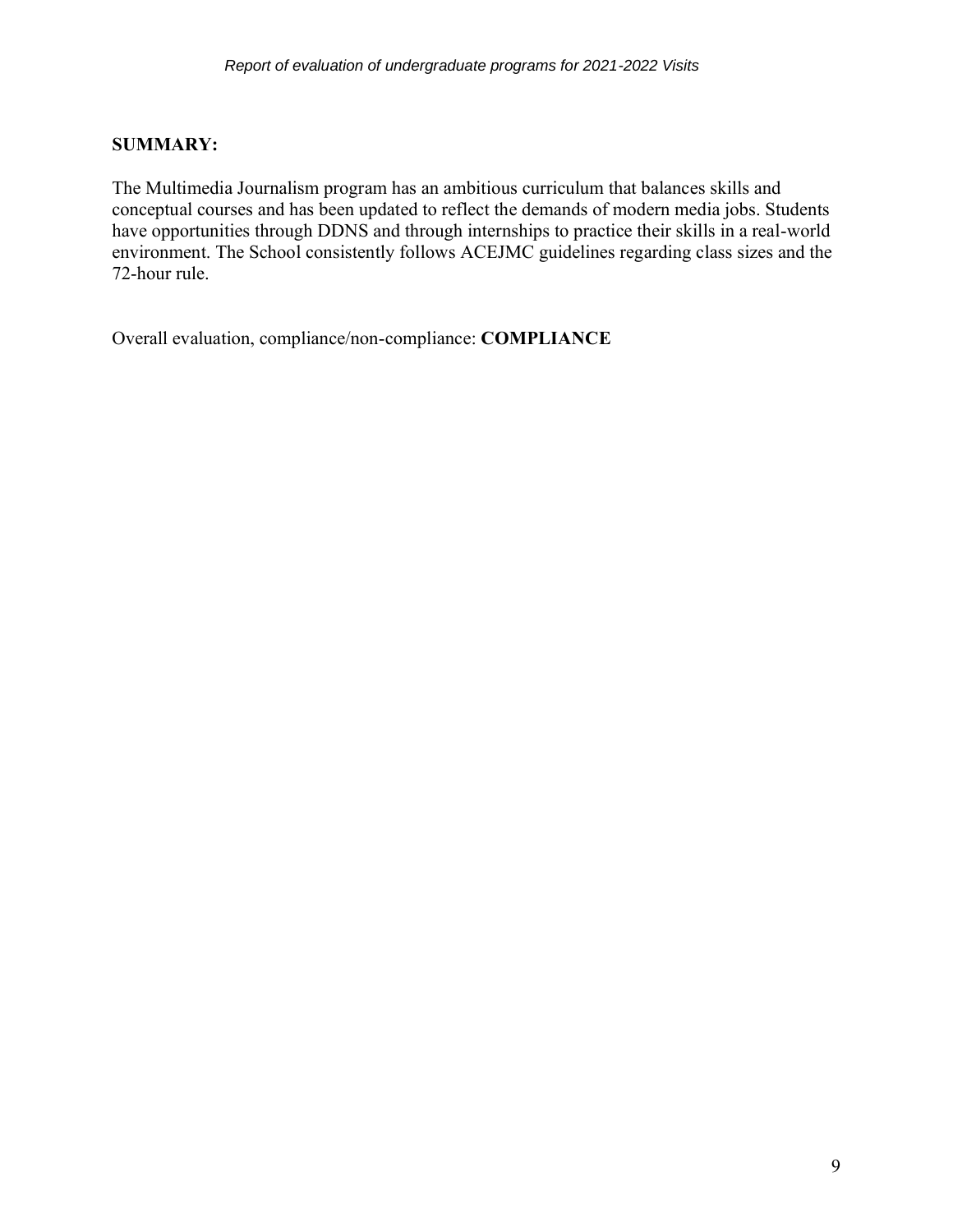## **PART II — Standard 3: Diversity and Inclusiveness**

**Unit performance with regard to indicators:** 

**(a) The unit has a written diversity plan for achieving an inclusive curriculum, a diverse faculty and student population, and a supportive climate for working and learning and for assessing progress toward achievement of the plan. The diversity plan should focus on domestic minority groups and, where applicable, international groups. The written plan must include the unit's definition of diversity and identify the under-represented groups.**

The School of Media & Journalism has a written diversity plan that was updated in 2020. The School has adopted the University's definition of diversity as making sure "everyone feels they are valued and that they belong despite differences in race, ethnicity, color, gender, religion, sexual identity, or socio-economic status." The School identifies females, Black/African Americans, Native Americans, Hispanics/Latinos, Asian Americans, Pacific Islanders and those of international origin as underrepresented groups, and considers sexual orientation as well.

## **(b) The unit's curriculum fosters understanding of issues and perspectives that are inclusive in terms of domestic concerns about gender, race, ethnicity and sexual orientation. The unit's curriculum includes instruction in issues and perspectives relating to mass communications across diverse cultures in a global society.**

The school's diversity plan requires that diversity be taught in every course. Since the last accreditation visit, the School has revamped an elective course (Race, Gender and the Media) into a required course for all majors (Diversity and Media). The self-study provided examples of how diverse content has been incorporated in eight of the 15 required courses and four of the 20 electives. The unit says that guest speakers are diverse; however, of 26 guest speakers over the past three years, only seven were female and six were Black.

Students told the accrediting team that diversity is a frequent topic in their classes and that they are taught to include diverse voices in their work. Recent alumni said the program prepared them well to work in a diverse newsroom and to reflect the diversity of their communities in their news coverage.

One area of concern is the apparent lack of emphasis in coursework on international cultures and international communication. The self-study says the diversity of "global and multicultural society" is addressed in one course taught by the unit (CMAC 1003, Mass Communication in a Modern Society) and by inviting international students to comment in class.

The previous site team report raised concern about "the lack of consistency in including a disability statement in the course syllabi." A spot check of syllabi in 2021 reflected those same inconsistencies.

**(c) The unit demonstrates effective efforts to recruit women and domestic minority faculty and professional staff and, where feasible, recruits international faculty and professional staff.**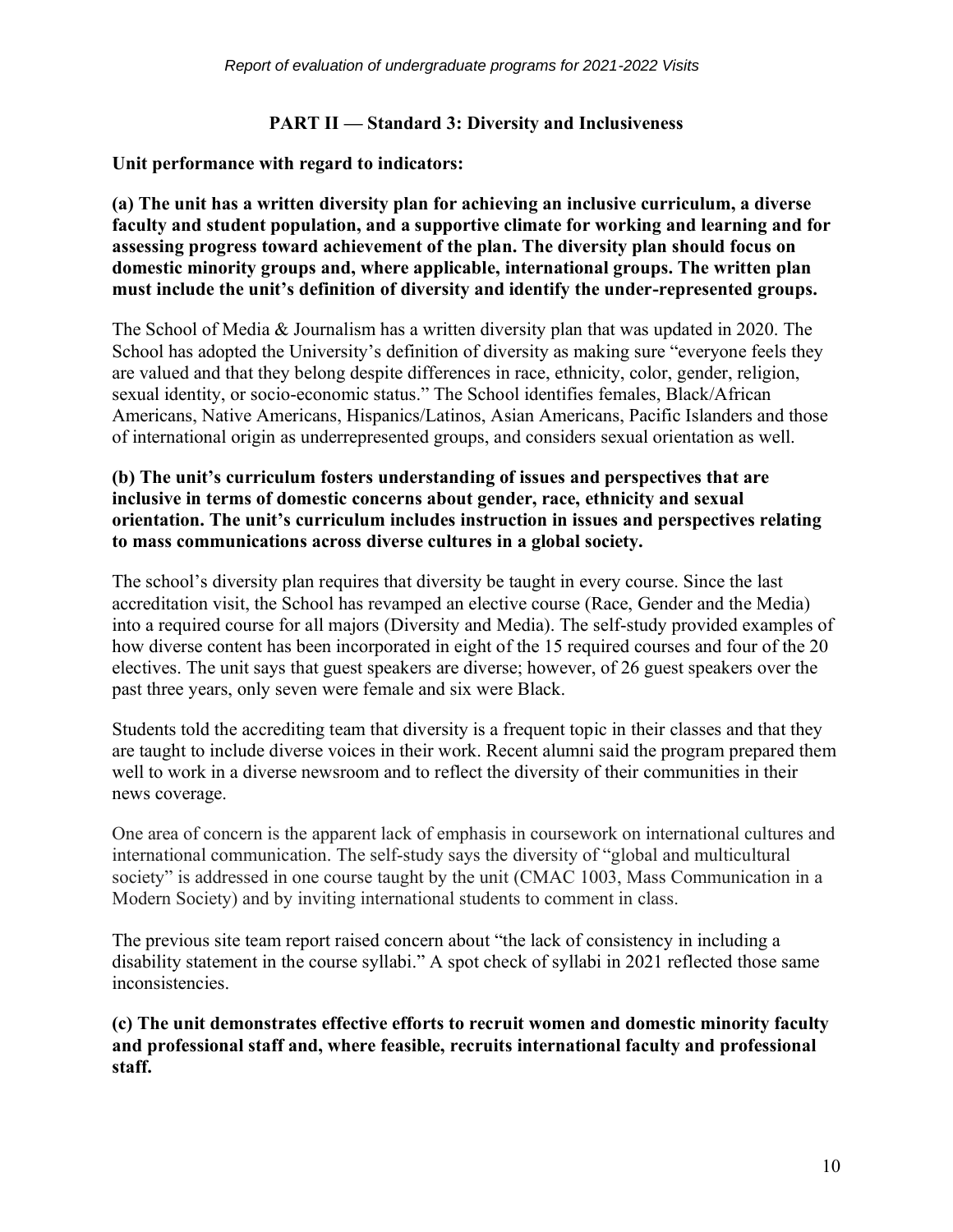The unit's hiring policy states that in any search, qualified female and minority applicants will be identified and at least one will be invited to interview. In the past three years, the unit has filled only one faculty opening, for which two women and one minority male were finalists. In the end, a Black man was hired at the rank of instructor, replacing a Black man who had been an assistant professor. Since the last self-study, a Black woman on the faculty was tenured and promoted. The director of the School's advising center is a Black woman who was hired to replace another Black woman.

The School of Media & Journalism's diversity goal is for half the faculty to be female or minority. The unit has exceeded this goal. One third of the unit's full-time faculty (2) are female and two-thirds (4) are Black, making it one of the most diverse on campus. The unit has no parttime or adjunct faculty.

The dean of the College of Liberal Arts and Communication specifically credited two of the unit's faculty members with helping the College as a whole hire more diverse faculty and staff.

#### **(d) The unit demonstrates effective efforts to help recruit and retain a student population reflecting the diversity of the population eligible to enroll in institutions of higher education in the region or population it serves, with special attention to recruiting under-represented groups.**

The School's target is for 28% of its majors to be minority students, comparable to the state's minority population. Of students in the MMJ program, almost 40% are minority. The unit's student population is also more diverse than the University student body as a whole (about 25% minority).

The unit recruits under-represented students through Black alumni events and scholarship support. According to the University's vice chancellor for diversity, the School is the only one at Arkansas State to have a scholarship set aside for diversity. The unit also has a program of outreach to high schools with high minority enrollment. One faculty member has financial support from a fellowship to mentor underserved high school students during the summer months.

The School of Media & Journalism reports a four-year average retention rate for minority students of just under 79%, above the University's 72%. The graduation rate for minorities stands at 36%, on par with the University's. The School is attempting to improve its record through mandatory advising and tracking of majors. The unit also encourages students to join the National Association of Black Journalists campus chapter and provides scholarship and travel support to attend minority journalism conferences.

## **(e) The unit has a climate that is free of harassment and all forms of discrimination, in keeping with the acceptable cultural practices of the population it serves, accommodates the needs of those with disabilities, and values the contributions of all forms of diversity.**

The unit's faculty have attended sexual harassment and Title IX training, and most have taken "Safe Zone" training on how to create a supportive environment for LGBT students. To accommodate students with mobility issues, the unit purchased a ramp for its production unit.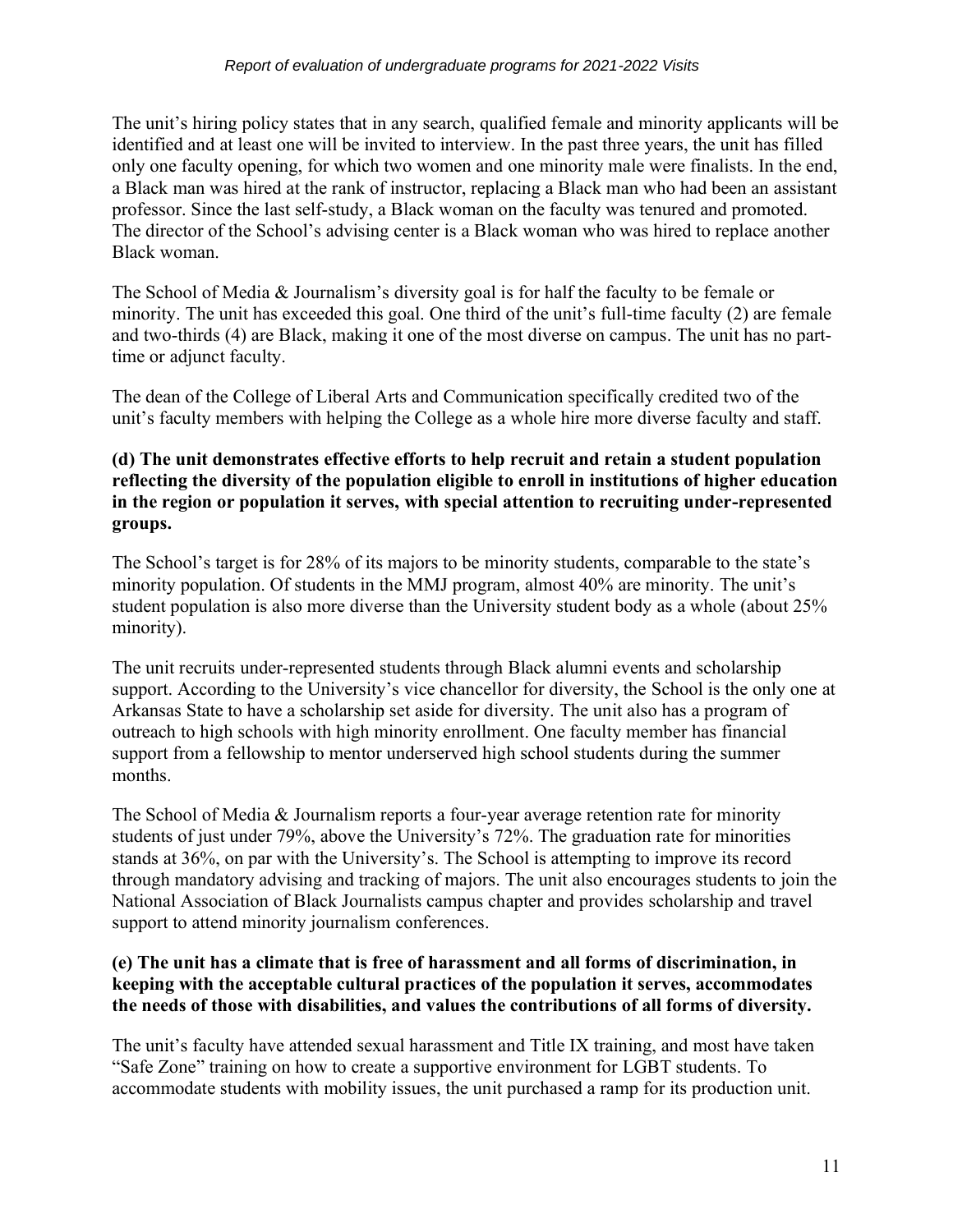The faculty gives itself high marks for collegiality and inclusiveness. In a recent exercise, they ranked themselves 10 out of 10 on both measures. Faculty members said they consult with each other regularly and feel free to bounce ideas off each other. Students noted that the faculty get along well with each other and compared the unit to "a big family."

## **SUMMARY:**

The unit has one of the most diverse faculties at the University and it has surpassed its diversity goal for the student population. The percentage of minorities among its majors is greater than that of the University as a whole and exceeds the percentage in the state. Faculty and students alike describe the environment as collegial and supportive.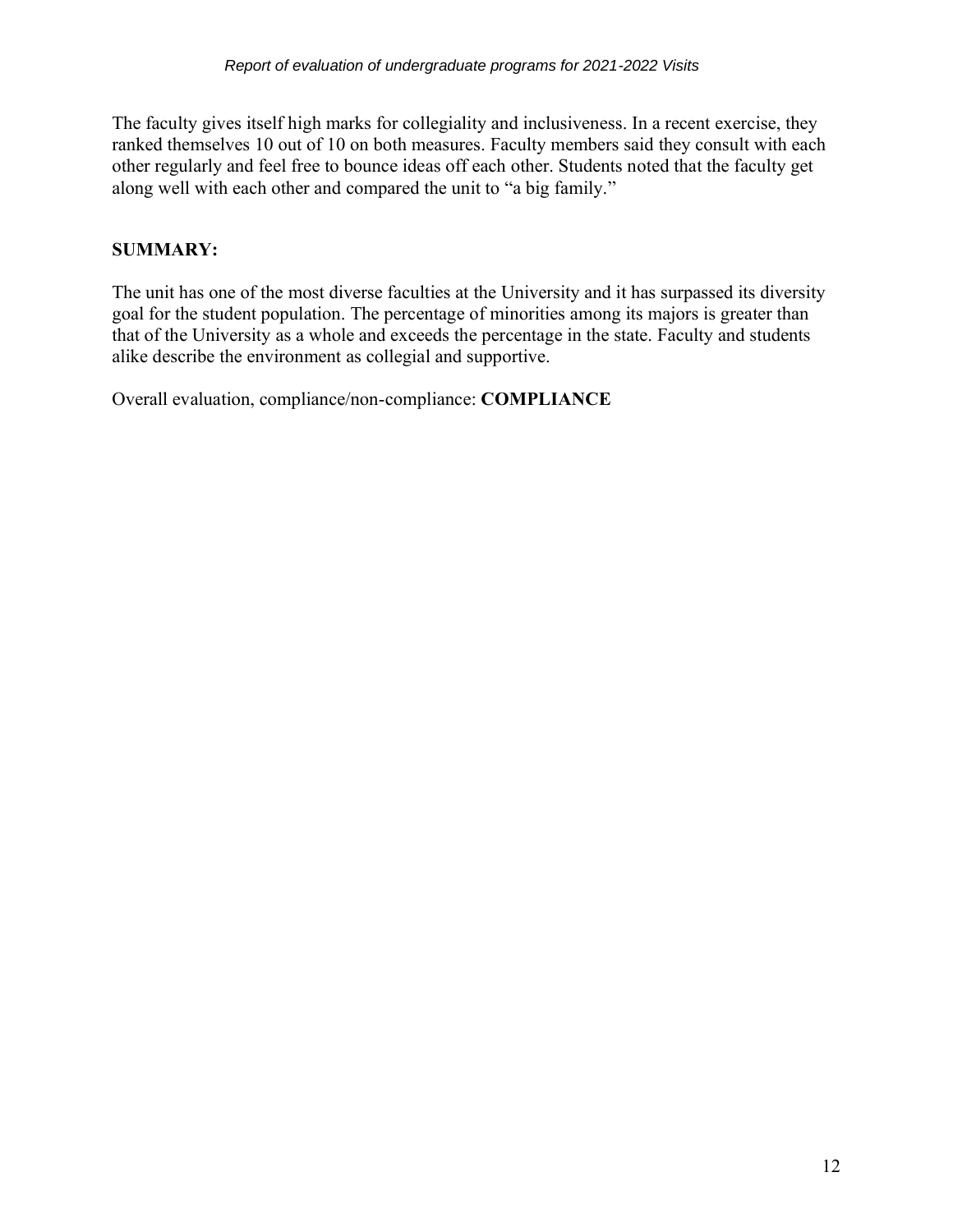## **Table 6. Faculty Populations, Full-time and Part-time**

Show numbers of female, male, minority, white and international faculty members and the percentages they represent of the unit's total faculty. (Report international faculty the same way the university reports them.)

| $A$ Cauchiic ycar. 2020 – 2021 Fun-thiic facuity<br>Group                    |                                                                                                                                                                                                                                                                                                                                    | Female           | % of total<br>faculty | Male             | % of total<br>faculty |
|------------------------------------------------------------------------------|------------------------------------------------------------------------------------------------------------------------------------------------------------------------------------------------------------------------------------------------------------------------------------------------------------------------------------|------------------|-----------------------|------------------|-----------------------|
| Black/African-American                                                       | $\overline{2}$                                                                                                                                                                                                                                                                                                                     | 33.3%            |                       | $\overline{2}$   | 33.3%                 |
| White                                                                        | $\overline{0}$                                                                                                                                                                                                                                                                                                                     | $\mathbf{0}$     |                       | $\overline{2}$   | 33.3%                 |
| American Indian/Alaskan native                                               | $\overline{0}$                                                                                                                                                                                                                                                                                                                     | $\theta$         |                       | $\mathbf{0}$     | $\overline{0}$        |
| <b>Asian</b>                                                                 | $\Omega$                                                                                                                                                                                                                                                                                                                           | $\Omega$         |                       | $\Omega$         | $\boldsymbol{0}$      |
| Hispanic/Latino (any race)                                                   | $\Omega$                                                                                                                                                                                                                                                                                                                           | $\Omega$         |                       | $\Omega$         | $\boldsymbol{0}$      |
| Native Hawaiian / Other Pacific Islander                                     | $\Omega$                                                                                                                                                                                                                                                                                                                           | $\mathbf{0}$     |                       | $\Omega$         | $\boldsymbol{0}$      |
| Two or more races                                                            | $\overline{0}$                                                                                                                                                                                                                                                                                                                     | $\mathbf{0}$     |                       | $\Omega$         | $\boldsymbol{0}$      |
| Other race                                                                   | $\overline{0}$                                                                                                                                                                                                                                                                                                                     | $\boldsymbol{0}$ |                       | $\overline{0}$   | $\overline{0}$        |
| International (any race)                                                     | $\overline{0}$                                                                                                                                                                                                                                                                                                                     | $\theta$         |                       | $\theta$         | $\boldsymbol{0}$      |
| Academic year: 2020 - 2021 Part-time/adjunct faculty                         |                                                                                                                                                                                                                                                                                                                                    |                  |                       |                  |                       |
| Group                                                                        |                                                                                                                                                                                                                                                                                                                                    | Female           | % of total<br>faculty | Male             | % of total<br>faculty |
| Black/African-American                                                       | $\overline{0}$                                                                                                                                                                                                                                                                                                                     | $\mathbf{0}$     |                       | $\boldsymbol{0}$ | $\boldsymbol{0}$      |
| White                                                                        | $\Omega$                                                                                                                                                                                                                                                                                                                           | $\Omega$         |                       | $\overline{0}$   | $\boldsymbol{0}$      |
| American Indian/Alaskan native                                               | $\Omega$                                                                                                                                                                                                                                                                                                                           | $\Omega$         |                       | $\Omega$         | $\overline{0}$        |
| Asian                                                                        | $\mathbf{0}$                                                                                                                                                                                                                                                                                                                       | $\mathbf{0}$     |                       | $\theta$         | $\boldsymbol{0}$      |
| $\mathbf{0}$<br>$\overline{0}$<br>Hispanic/Latino (any race)                 | $\overline{0}$                                                                                                                                                                                                                                                                                                                     | $\boldsymbol{0}$ |                       |                  |                       |
| Native Hawaiian/other Pacific Islander<br>$\theta$                           | $\overline{0}$ and $\overline{0}$ and $\overline{0}$ and $\overline{0}$ and $\overline{0}$ and $\overline{0}$ and $\overline{0}$ and $\overline{0}$ and $\overline{0}$ and $\overline{0}$ and $\overline{0}$ and $\overline{0}$ and $\overline{0}$ and $\overline{0}$ and $\overline{0}$ and $\overline{0}$ and $\overline{0}$ and | $\overline{0}$   | $\bf{0}$              |                  |                       |
| $\theta$<br>$\theta$<br>$\theta$<br>Two or more races                        | $\mathbf{0}$                                                                                                                                                                                                                                                                                                                       |                  |                       |                  |                       |
| $\mathbf{0}$<br>$\mathbf{0}$<br>$\mathbf{0}$<br>Other race<br>$\mathbf{0}$   |                                                                                                                                                                                                                                                                                                                                    |                  |                       |                  |                       |
| International (any race)<br>$\boldsymbol{0}$<br>$\mathbf{0}$<br>$\mathbf{0}$ | $\mathbf{0}$                                                                                                                                                                                                                                                                                                                       |                  |                       |                  |                       |

**Academic year: 2020 – 2021 Full-time faculty**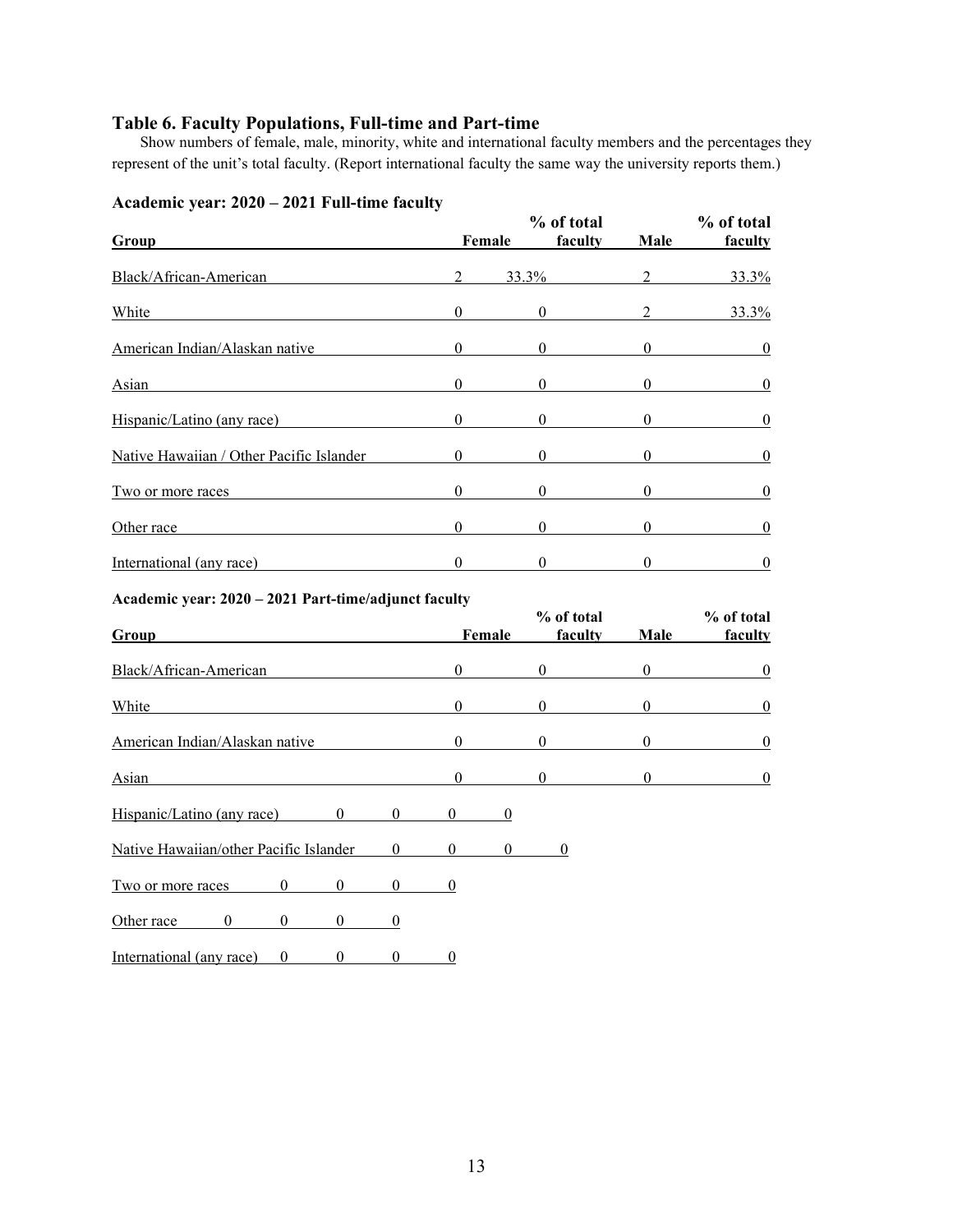## **PART II — Standard 4: Full-Time and Part-Time Faculty**

#### **Unit performance with regard to indicators:**

#### **a). The unit has written criteria for selecting and evaluating the performance of all full-time and part-time faculty and instructional staff**.

Search processes for unit faculty mirror those set out in the Arkansas State University Faculty Handbook. Once an opening occurs, a search committee is chosen from faculty in the respective program and then develops qualifications, conducts the search and makes a hiring recommendation to the School director. Ultimate hiring authority rests with the dean. Tenure-track appointments typically require a doctorate, though considerable professional experience may count in place of a terminal degree. Since the last accrediting visit, the School conducted only one search for a position in Multimedia Journalism. This was a successful search was for a 12-month instructor to advise the Delta Digital News Service.

Faculty are evaluated yearly by the School director, who takes into account each faculty member's syllabi, student evaluations, and productivity reports. The productivity reports, assembled through an online tool called Faculty 180, summarizes achievements in teaching, research, service and creative and professional activities. The director uses a merit rating form, which awards points for various categories of productivity and which helps to determine merit increases. The director meets individually with each faculty member to discuss each year's evaluation as well as the faculty member's strengths and areas for improvement.

## **b). Full-time faculty have primary responsibility for teaching, research/creative activity and service.**

Tenure-track faculty are expected to teach a 4/4 teaching load, and instructors are expected to teach a 5/5 load, though four of the School's six faculty receive course reductions to offset administrative duties as coordinator for the major, for the School director, and for student media advisers. The workload for a tenure-track faculty member is 70% teaching, 20% research, and 10% service, though these percentages can be adjusted according to other assignments.

Since 2018, the School has employed no part-time faculty. Therefore 100% of the School's core and required courses have been taught by full-time faculty from 2018-19 to the present.

#### **c). Credentials of the unit's faculty represent a balance of professional and scholarly experience and expertise kept current through faculty development opportunities, relationships with professional and scholarly associations, and appropriate supplementation of part-time and visiting faculty.**

The unit employs six faculty, including the School director. Of these, two are tenured full professors, one is a tenured associate professor, one is a tenure-track assistant professor, and two are instructors. Half have two to four years of professional experience, and half have six years or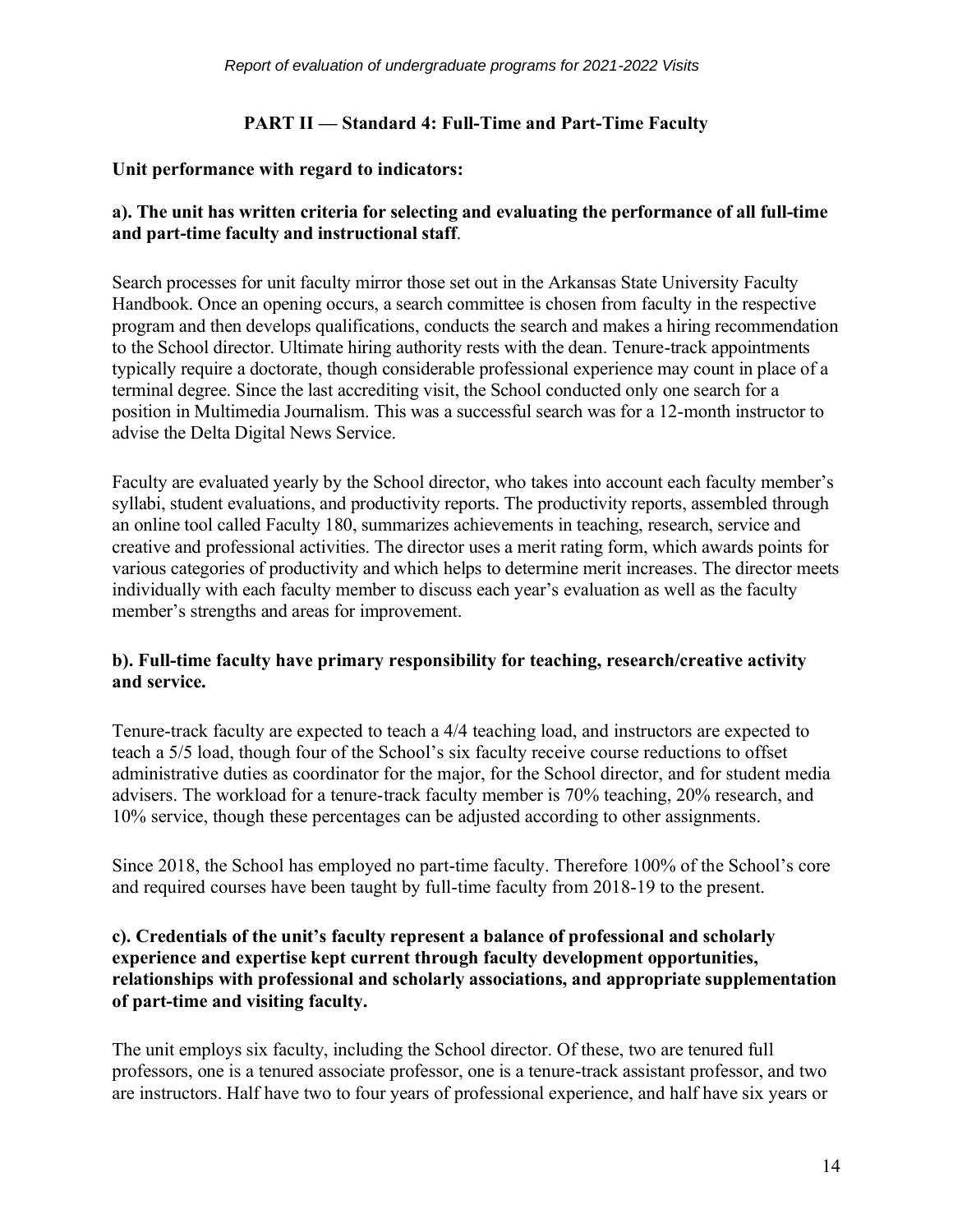more. Students reported to the site team that they appreciated the real-world experience that their faculty brought to the classroom.

The self-study documents a wide range of professional development activities undertaken by faculty, including attendance at on-campus teaching workshops and at state, regional, and national academic and media associations. The School reports that it strongly encourages faculty to undertake professional development activities, which contribute to faculty members' annual merit evaluations.

#### **d). The unit regularly evaluates instruction, whether onsite or online, using multiple measures that include student input.**

Instruction is regularly evaluated through student evaluations and through the director's evaluation of class syllabi. Student evaluations are a significant factor in faculty members' annual evaluations.

## **e). The faculty has respect on campus for its university citizenship and the quality of education that the unit provides.**

Campus colleagues reported that the School has long had a reputation on- and off-campus for offering high-quality instruction. School faculty are highly visible on campus and active in a wide range of University initiatives. The School director, for example, is co-chair of the campus Council of Chairs. The College dean praised several unit faculty members by name for their University citizenship.

## **SUMMARY:**

The School has a close-knit faculty of six members with an appropriate range of professional experience and academic qualifications. Students praise faculty for the quality of their instruction and for their effectiveness and for their approachability inside and outside the classroom. The School has a strong reputation across campus.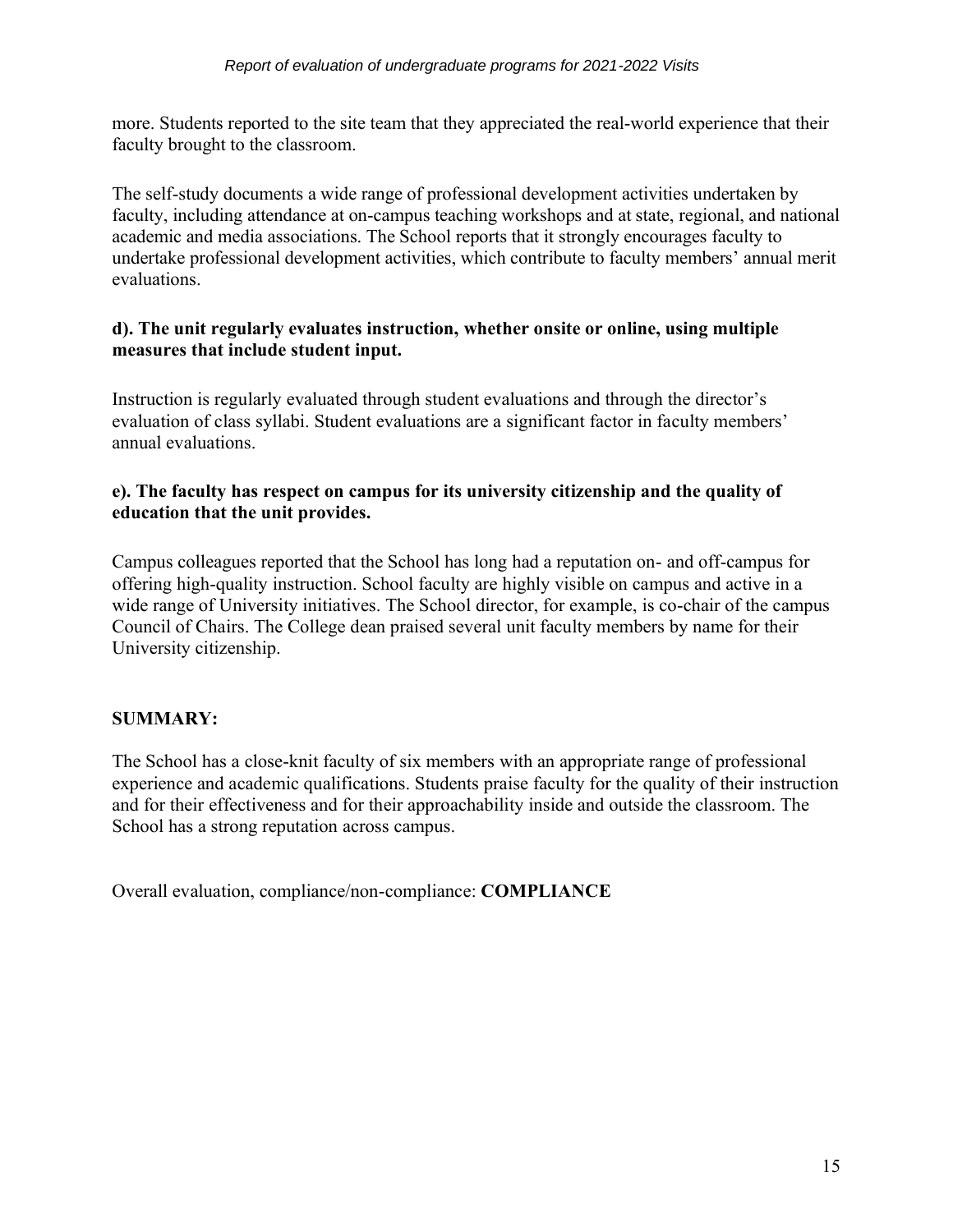## **PART II: Standard 5 Scholarship: Research, Creative and Professional Activity**

#### **Unit performance with regard to indicators:**

#### **(a) The unit requires, supports and rewards faculty research, creative activity and/or professional activity.**

All faculty members are expected to maintain a record of scholarly, creative and/or professional activities. The University's faculty handbook emphasizes an institutional priority to "continue to promote the transformation of A-State into a research intensive institution."

Faculty members can apply for a one-course reduction each semester to pursue a research project. One tenure-track faculty member in the unit has been granted a course reduction for each semester of the period covered by the self-study; no tenured faculty member has had a research reassignment since 2015.

The University grants "compensated leave," or sabbatical time, for research, writing or retraining. During the period covered by the self-study, one faculty member in the unit received one semester of compensated leave, during which he published a second edition of a book, edited a journal article and got training on digital/social media.

## **(b) The unit specifies expectations for research, creative activity and/or professional activity in criteria for hiring, promotion and tenure.**

The School of Media & Journalism has written criteria for promotion and tenure that spell out expectations for scholarship and professional/creative activities. An annual performance evaluation rubric notes that three or more research activities, such as a book or an article in a toptier journal, would count as exceptional scholarship. Three or more award-winning creative or professional activities count as exceptional.

Requirements for promotion include excellence in teaching and the "promise of excellence in scholarship, creative and/or professional activities."

## **(c) Evaluation criteria for promotion, tenure and merit recognition account for and acknowledge activities appropriate to faculty members' professional as well as scholarly specializations.**

Four of the six faculty members in the unit are tenured or tenure-track. The other two are instructors who are not eligible for tenure. Both advise student media (TV, radio and digital) in addition to their teaching duties. Tenure-track positions normally require a doctorate but "in exceptional cases" the University counts significant professional experience as the equivalent. The unit has one tenured associate professor who does not have a terminal degree.

**(d) Faculty members communicate the results of research, creative and/or professional activity to other scholars, educators and practitioners through presentations, productions, exhibitions, workshops and publications appropriate to the activity and to the mission of the unit and institution.**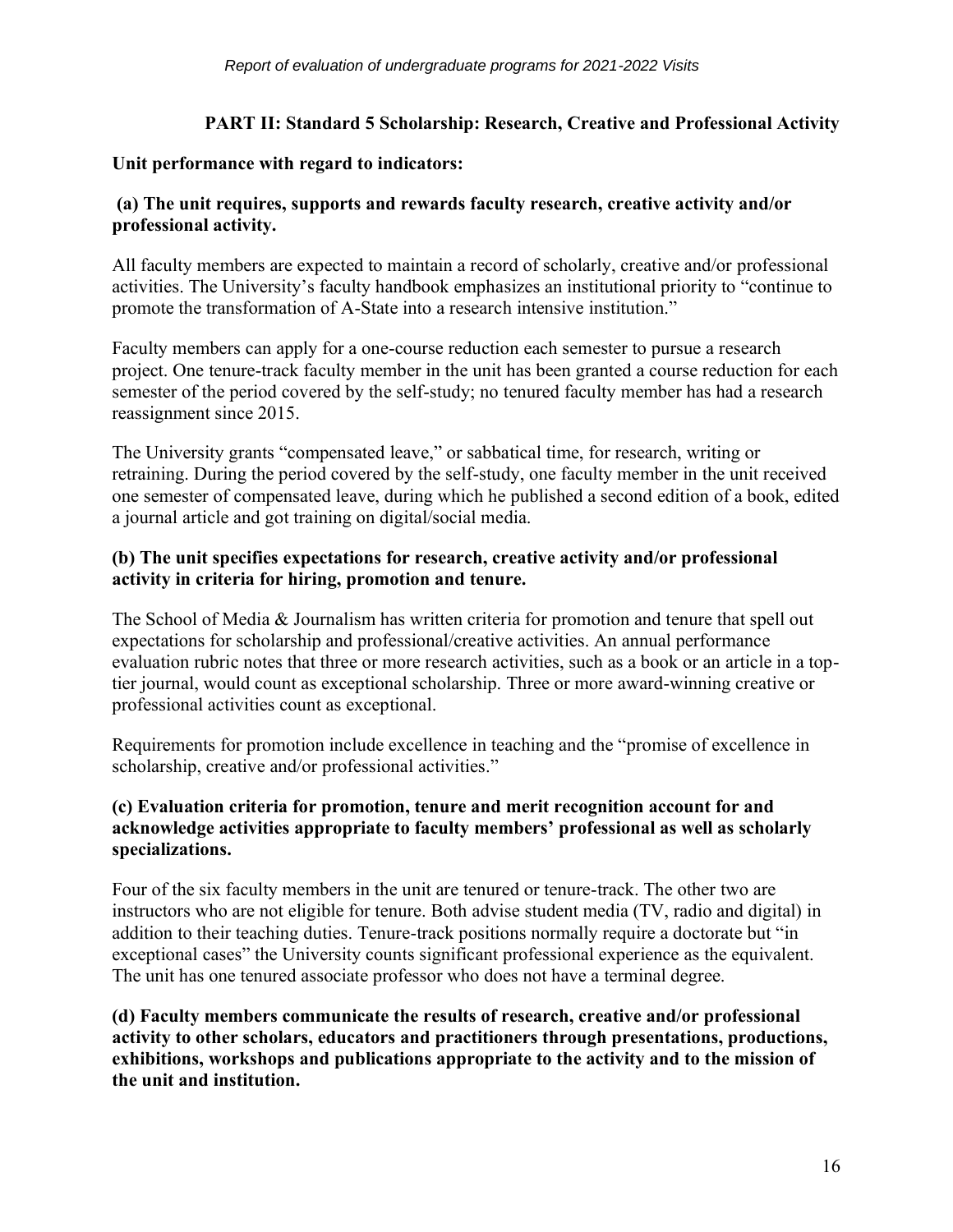All faculty above the rank of instructor have records of scholarship, including articles in refereed journals, conference and academic papers, encyclopedia entries and presentations to research and professional conferences. The four tenure-track faculty averaged 10 presentations each per year during the period under review. The dean of the College of Liberal Arts and Communication, of which the unit is a part, expressed concern that the faculty's publications are typically in smaller or regional journals that are less academically rigorous than national journals.

The non-tenure-track faculty's record of creative activity is comparatively thin. While they are not required by contract to produce creative works, the school encourages and rewards such activity in merit raises. During the period covered by the self-study, the two instructors produced no juried creative works and five non-juried creative works

## **(e) The unit fosters a climate that supports intellectual curiosity, critical analysis and the expression of differing points of view.**

Members of the unit's external advisory board said that after some initial resistance, the faculty responded well to a harsh critique of its assessment form for student work and made revisions that addressed the board's concerns.

## **SUMMARY:**

The unit has clear expectations for faculty research or creative activity. Tenured or tenure-track faculty focus mainly on research, in keeping with the University's goal of transforming itself into a research intensive institution. Non-tenure-track faculty are encouraged to pursue creative activities; there is room for additional work in this area.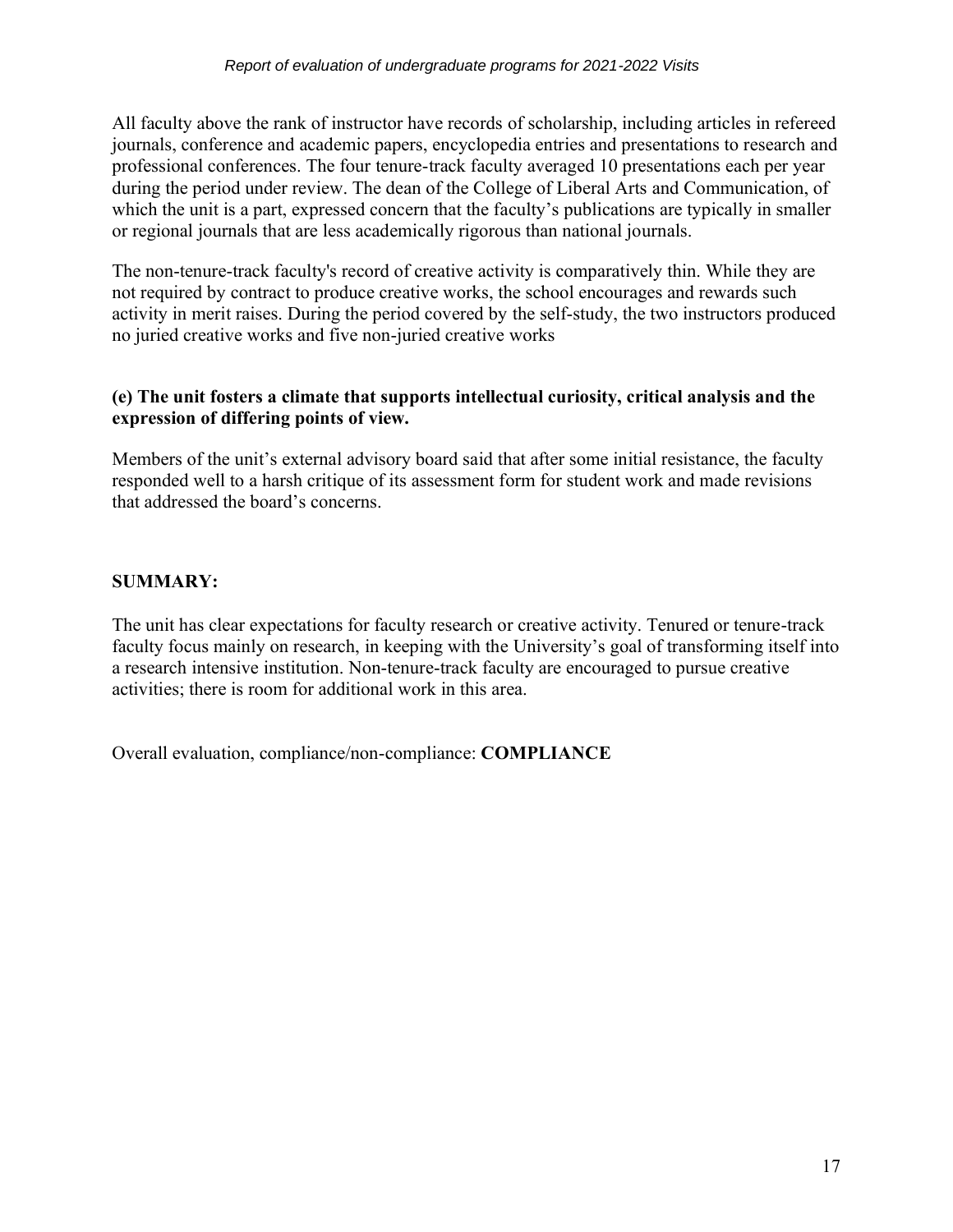| <b>Scholarship, Research, Creative</b> |                               | <b>Individuals</b>               |                                              |                                              |                           |                      |
|----------------------------------------|-------------------------------|----------------------------------|----------------------------------------------|----------------------------------------------|---------------------------|----------------------|
| and Professional Activities            | <b>Total</b><br>from<br>Unit* | Full<br><b>Professors</b><br>(2) | <b>Associate</b><br><b>Professors</b><br>(1) | <b>Assistant</b><br><b>Professors</b><br>(2) | Other<br>Faculty**<br>(2) | <b>Totals</b><br>(6) |
| Awards and Honors                      | $\overline{4}$                | 4                                | $\overline{2}$                               |                                              | $\overline{2}$            |                      |
| <b>Grants Received Internal</b>        | 1                             |                                  |                                              | 1                                            |                           |                      |
| <b>Grants Received External</b>        | 8                             | $\tau$                           |                                              | 1                                            |                           |                      |
| Scholarly Books, Sole- or Co-authored  | $\mathbf{0}$                  |                                  |                                              |                                              |                           |                      |
| Textbooks, Sole- or Co-authored        | 1                             | 1                                |                                              |                                              |                           |                      |
| <b>Books Edited</b>                    | $\theta$                      |                                  |                                              |                                              |                           |                      |
| <b>Book Chapters</b>                   | 1                             |                                  | 1                                            |                                              |                           |                      |
| Monographs                             | $\theta$                      |                                  |                                              |                                              |                           |                      |
| Articles in Refereed Journals          | 15                            | $\tau$                           | $\overline{4}$                               | $\overline{7}$                               |                           |                      |
| Refereed Conference Papers             | 27                            | 17                               | 3                                            | 10                                           |                           |                      |
| Invited Academic Papers                | 16                            | 10                               |                                              | 6                                            |                           |                      |
| Encyclopedia Entries                   | 9                             | $\overline{2}$                   | $\mathbf{1}$                                 | 6                                            |                           |                      |
| <b>Book Reviews</b>                    | $\overline{3}$                |                                  | $\mathbf{1}$                                 | $\overline{2}$                               |                           |                      |
| Articles in Non-refereed Publications  | $\overline{4}$                | 1                                | $\mathbf{1}$                                 | $\overline{2}$                               |                           |                      |
| Juried Creative Works                  | $\theta$                      |                                  |                                              |                                              |                           |                      |
| Non-juried Creative Works              | 5                             |                                  |                                              |                                              | 5                         |                      |
| Other (please specify)                 |                               |                                  |                                              |                                              |                           |                      |

\*Co-authored work should be counted as a single publication in the unit totals. However, if, for example, two members of the faculty are co-authors on the same journal article, it would be reported as a publication for both authors. \*\*Includes all full-time faculty who do not hold listed ranks, such as instructors and others on term appointments. Many faculty in this category may hold teaching appointments without significant scholarship, research or creative requirements.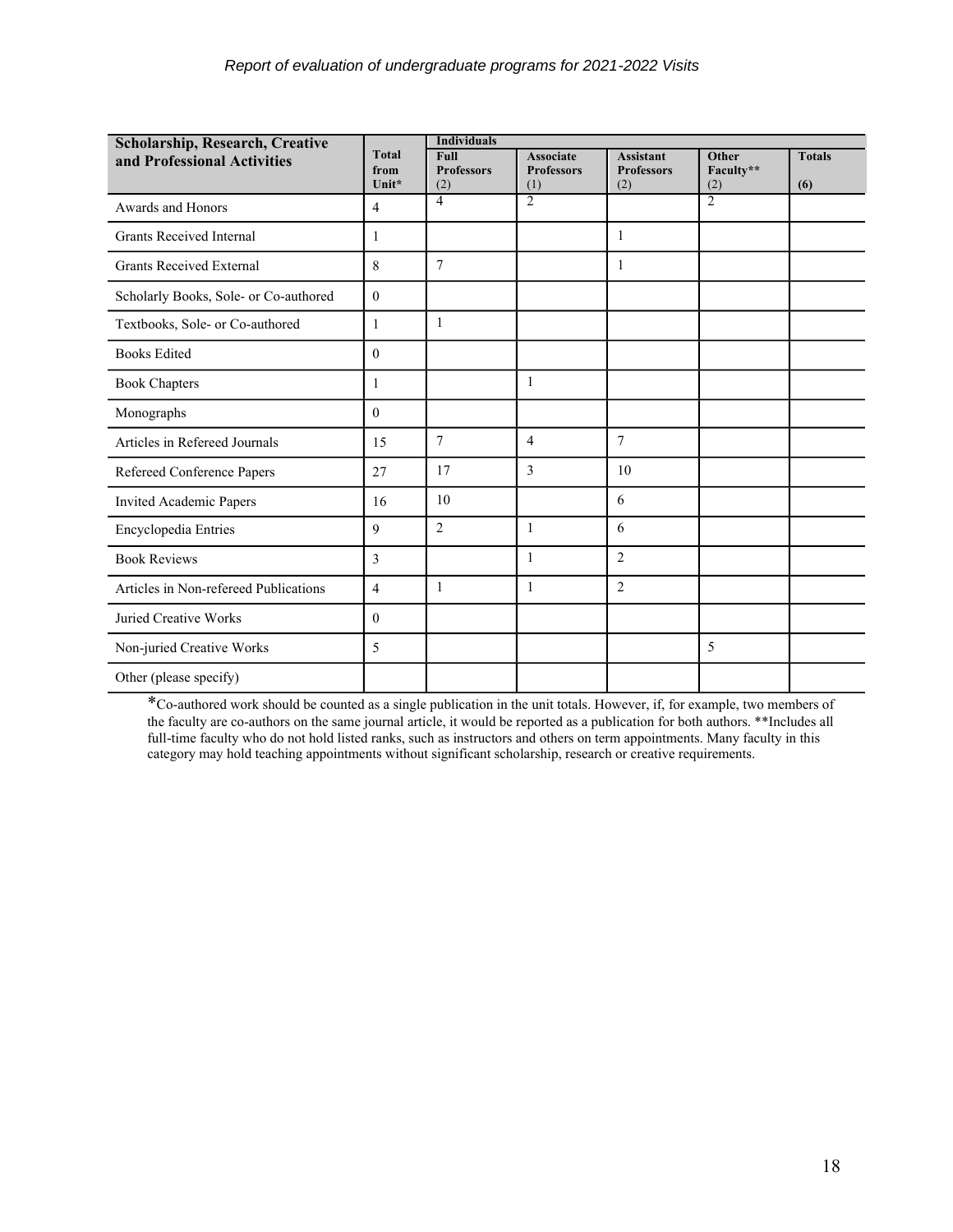## **PART II — Standard 6: Student Services**

#### **Unit performance with regard to indicators:**

#### **a). Faculty and/or professional advising staff ensure that students are aware of unit and institutional requirements for graduation and receive career and academic advising.**

The School was one of the first units on campus to set up an Advising Center with a professional adviser. The professional adviser advises all incoming freshmen, all transfer students, and all students who change from a different major to journalism. The adviser also checks students' degree progress using one of its online degree audit platforms in each student's final few semesters before graduation. After their first semester, students are also assigned a faculty adviser, who can also help with course selection as well as offer career advice and mentoring.

#### **b). Faculty are available and accessible to students.**

Faculty hold regular office hours and are consistently available to students. Students reported that they were pleased both with the advising center and with their faculty advisers' availability and helpfulness.

#### **c). The unit keeps students informed about the activities, requirements and policies of the unit.**

The School regularly updates its Facebook page – <https://www.facebook.com/AState.Media> – to provide news to its students about its activities and initiatives, and the School regularly communicates with students via email messages.

#### **d). The unit and the institution provide students with extra-curricular activities and opportunities that are relevant to the curriculum and develop their professional as well as intellectual abilities and interests.**

The School has an impressive range of extra-curricular activities that are available to students.

*The Herald* is an independent student newspaper that had just celebrated its 100<sup>th</sup> anniversary in the days before the site team's visit. It publishes a weekly print edition and online editions, including blogs and podcasts. Though it is not a lab paper, most of the students who work for it are majoring in Multimedia Journalism or other communication programs. In addition to their work at the paper, student staffers have opportunities for professional development at state, regional and national journalism organizations.

ASU-TV is a student-run cable television station that is carried on the Jonesboro cable network. The School of Media & Journalism provides an adviser and underwrites costs for student managerial staff. Students across the School participate in the station. Students help produce ESPN coverage of Arkansas State sporting events and also produce a newscast, though its schedule has been in flux in recent semesters because of the pandemic and course scheduling. Red Wolf Radio is a student-operated online radio station in operation since 2014. It includes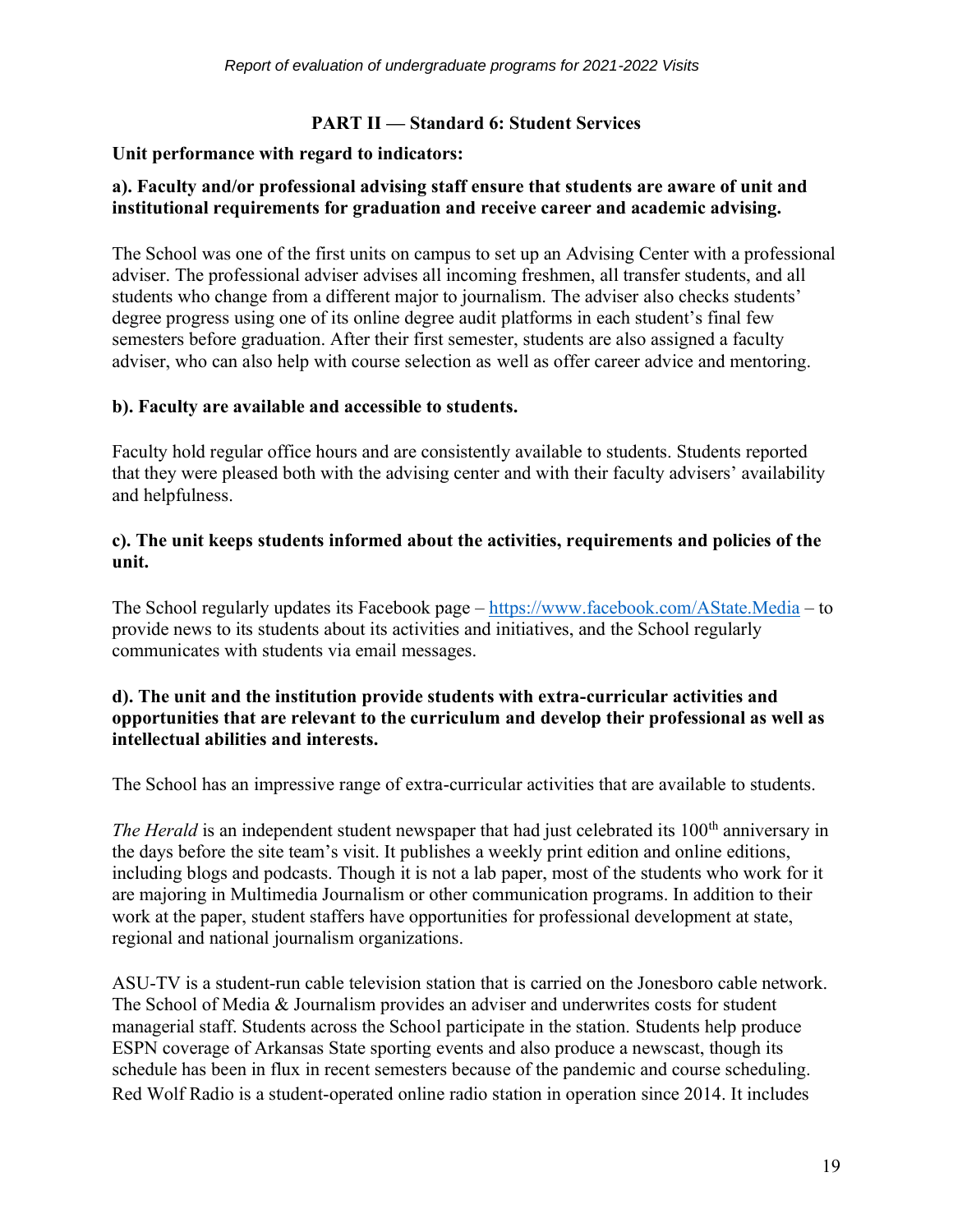specialty and podcast-style programs on a wide variety of topics. It is open to any Arkansas State student and runs on automation when needed.

KASU-FM is the University's 100,000-watt public radio station offering NPR programs as well as local news and programming. The station is staffed by professionals but offers internships as well as part-time and work-study jobs to students.

The Delta Digital News Service, described in some detail in Standard 2, is a news lab in which students produce content in all media formats for distribution to professional news outlets in northeast Arkansas.

In addition to the outlets above, the School has active chapters of several professional organizations, including the National Association of Black Journalists and the Society of Professional Journalists. The student newspaper and the School underwrite student membership fees and costs to attend state and national meetings.

#### **e). The accredited unit must gather, maintain and analyze enrollment, retention, graduation rates and other aggregate information for improving student services and reducing barriers to student success. The unit annually publishes retention and graduation information on its website.**

The unit gathers and analyzes enrollment data, including information about current enrollment, retention and graduation rates. A link to this data was included in the self-study and was also found on the front page of the School website.

Enrollment in Multimedia Journalism is low, with 31 students in fall 2020, down from 83 students in fall 2016, a decline of 60%. Six students graduated from the program in the 2020 academic year. Enrollment trends have prompted the school to redouble its recruitment in recent years. This year, for example, a faculty member is doing outreach to 20 area high schools to seed interest in the MMJ program.

The School reports strong retention rates. The six-year graduation rate (from 2013 to 2019) of the first class admitted to the Multimedia Journalism program was 72.4%, compared to the University's graduation rate of 53% for the same class. Each year, students who do not register for classes the following semester are contacted by the Advising Center director or by the School director, who offer their assistance.

## **SUMMARY:**

The School has an effective Advising Center that helps students with their schedules, and faculty advise students as well. The faculty prides itself on its availability to students. The unit communicates regularly with students to keep them up-to-date about School events, and students have ample opportunities to hone their journalism skills in an impressive array of media outlets. Retention rates are strong, and the director and faculty are intensifying recruiting efforts to reverse recent enrollment declines.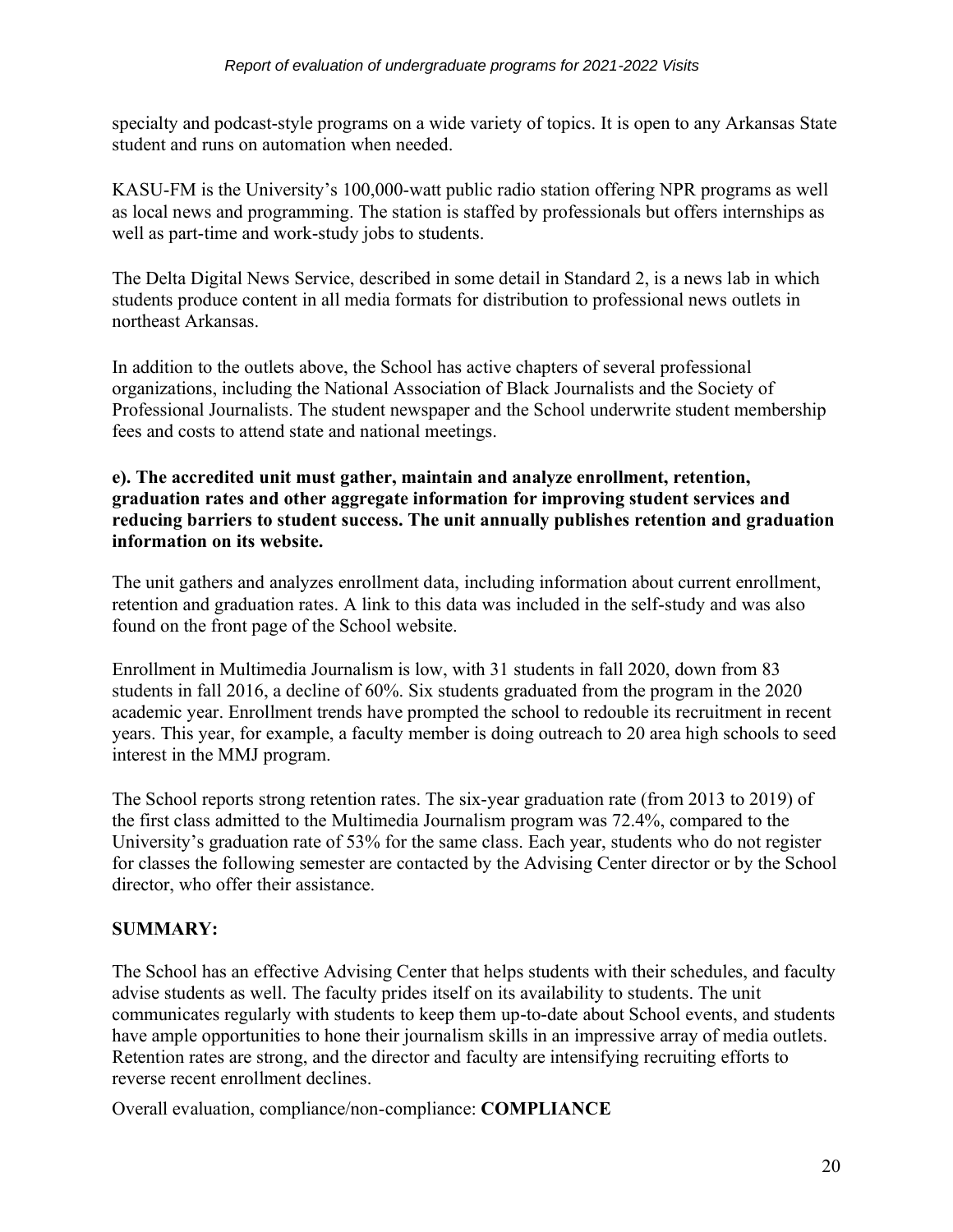## **PART II -- Standard 7: Resources, Facilities and Equipment**

## **Unit performance with regard to indicators:**

## **(a) The unit has a detailed annual budget for the allocation of its resources that is related to its long-range, strategic plan.**

The University typically allocates budgets based on the previous year's amount. The School of Media & Journalism has additional revenue sources, including foundation grants, production fees and revenue from printing and campus mail services. These funds have enabled the School, which includes the accredited unit, to triple the funds allocated to the top priority in its strategic plan: recruiting quality and diverse students. The School also benefits from endowed scholarships that support minority students and a faculty fellowship used to support journalism at high schools with significant minority enrollment.

#### **(b) The resources that the institution provides are adequate to achieve the unit's mission. The resources are fair in relation to those provided other units.**

The self-study notes that operating budgets at Arkansas State have not increased for seven years. In the past two years, the budgets for supplies and travel were cut by 20% across the University. Course fees and library funding also shrank due to declining enrollment.

The University does not provide much fundraising support to the unit, a weakness pointed out by the previous accreditation team. A recently hired development officer for the College of Liberal Arts and Communication also works for the College of Education and Behavioral Science.

Thanks to its additional revenue sources, however, the unit says its needs are met. "Compared to other departments in the College of Liberal Arts and Communication," the self-study states, "the school has a much more robust budget." The unit has been able to fully fund almost all faculty and student travel requests. Other units in the College of Liberal Arts and Communication limit funding to at most \$800 per year per faculty member; unit faculty have been granted at least twice as much on average over the past three years.

## **(c) The facilities of the unit enable and promote effective scholarship, teaching and learning.**

The unit's faculty offices, classrooms and labs are equipped with computers, projectors, screens and other essential technology. There are four multimedia classrooms and four labs with Adobe Creative Suite and other software, which students can also access on their own computers. Most desktop computer equipment has been replaced since the last reaccreditation visit.

Student representatives play a role in deciding what new equipment or technology should be acquired.

**(d) The institution and the unit provide faculty and students with equipment or access to equipment to support its curriculum and the research, creative and professional activities of the faculty.**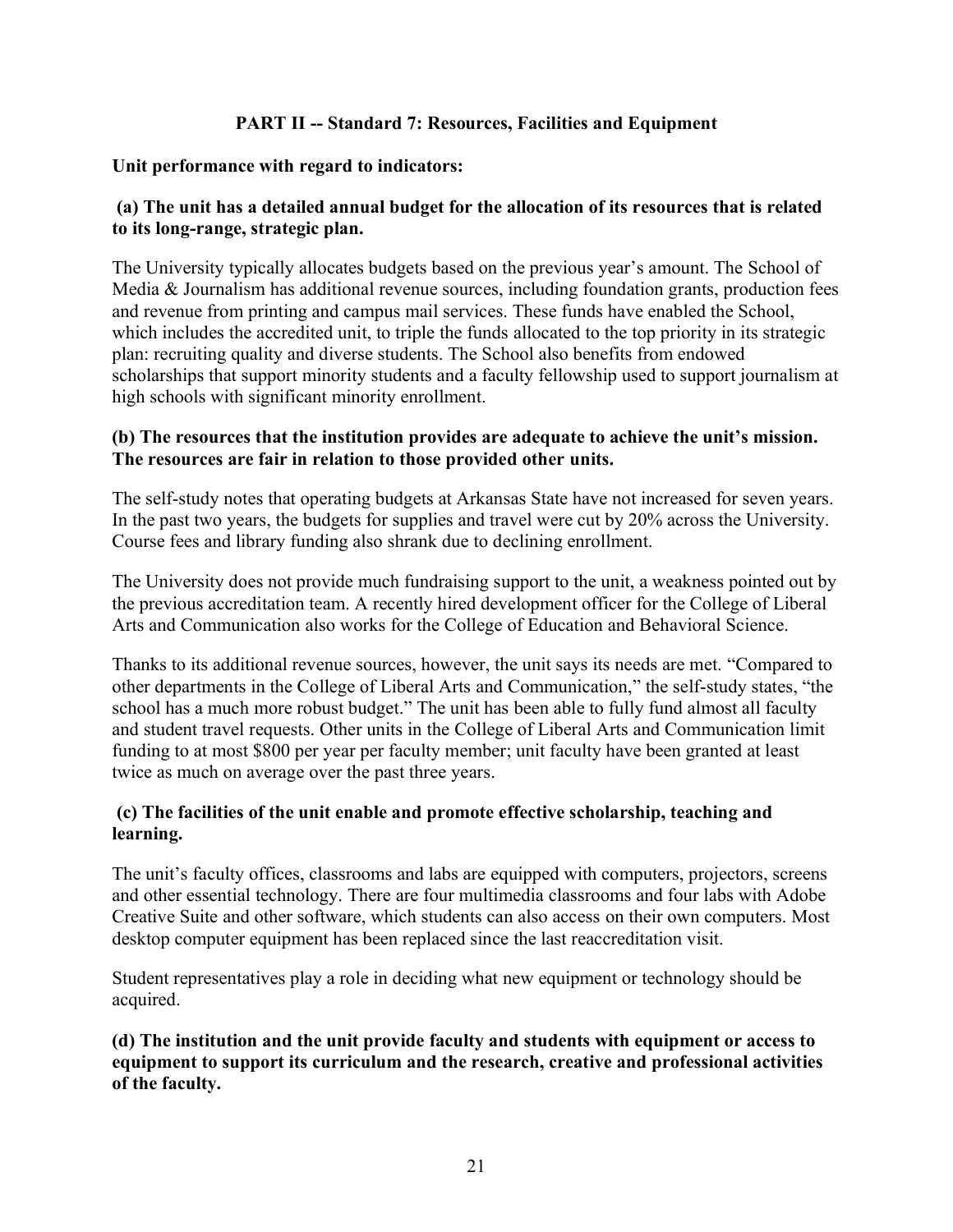With an all-digital TV studio and control room, audio studios, and two mobile production units, the Multimedia Journalism program can provide students with real-word experience producing programs and live events. A new student media lab has been added since the last self-study. Field production equipment, including audio recorders, cameras, light kits and tripods, can be checked out for up to 72 hours at a time.

Students spoke highly of the hands-on experience they receive in skills classes. They reported no trouble getting the equipment they need for assignments and they are able to access facilities after hours, using coded key-cards.

Broadcast managers familiar with the program told the accreditation team that the unit's production facilities are comparable to or better than those of small-market TV stations.

One consequence of the split between journalism and creative production has been the termination of live student-run TV news programs, once a staple of the curriculum. Students now produce taped segments and lack an experience of real-world conditions that had been a strong point of the program.

## **(e) The institution and the unit provide sufficient library and information resources to support faculty and student research and professional development.**

The unit has a "virtual reading room" with magazines, reference books and space for students to work and meet. The room's computers were last updated seven years ago but are sufficient for web research.

## **SUMMARY:**

The unit is rightfully proud of its facilities, which are large and well-equipped. Students and faculty have access to professional-level equipment and software, which are kept updated despite University budget limitations. The unit has shown enterprise in securing additional funding sources in order to keep its facilities and technology current, to meet the needs of its students.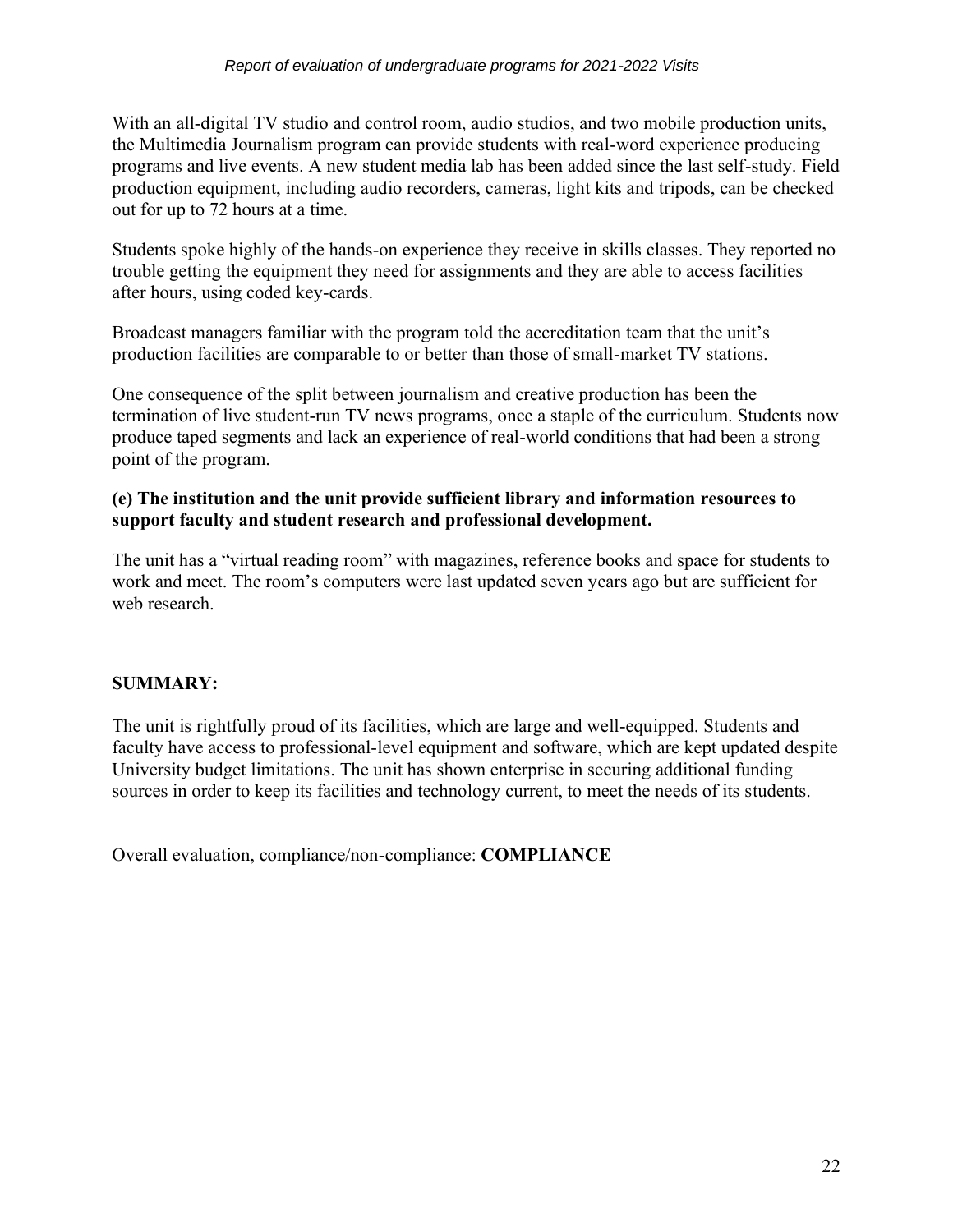## **PART II — Standard 8: Professional and Public Service**

## **Unit performance with regard to indicators:**

## **a). The unit consults and communicates regularly with its alumni and is actively engaged with alumni, professionals and professional associations to keep curriculum and teaching, whether on-site or online, current and to promote the exchange of ideas.**

The self-study describes ongoing activities and interactions between Multimedia Journalism and its alumni and other professionals. An advisory board serves multiple purposes for the unit. Members share ideas and insight. They meet twice a year to review students' capstone work, offer guidance on curriculum and meet with seniors about readiness for work. The self-study singled out portfolio reviews as a centerpiece of assessment activities and among the most impactful contributions of an actively engaged advisory board.

## **b). The unit provides leadership in the development of high standards of professional practice through such activities as offering continuing education, promoting professional ethics, evaluating professional performance, and addressing communication issues of public consequence and concern***.*

The unit described four approaches in the service of public interests and outlined a range of activities as proof of outcomes. Its campus events, when not sidetracked by the pandemic in recent semesters, include a speakers series and participation in forums on various issues.

In fall 2021, the School hosted the 100<sup>th</sup>-anniversary recognition of the student newspaper, *The Herald*, honoring staff contributors over the decades and celebrating the First Amendment.

The School of Media & Journalism collaborated with the Arkansas Municipal League to produce FOIA training for more than 100 journalists and public officials.

## **c). The unit contributes to the improvement of journalism and mass communication as academic disciplines by supporting the faculty's involvement in academic associations and related activities.**

The self-study listed ample engagement by faculty in a wide range of industry organizations.

Faculty have held top leadership positions at the Association for Schools of Journalism and Mass Communication, the Southwest Education Council for Journalism & Mass Communication and the Arkansas College Media Association. They have served on the boards of the College Media Association, the Society of Professional Journalists and a regional association of Black journalists. They have reviewed conference papers and judged journalism competitions and scholarship grant applications for AEJMC.

## **d). The unit contributes to its communities through unit-based service projects and events, service learning of its students and civic engagement of its faculty.**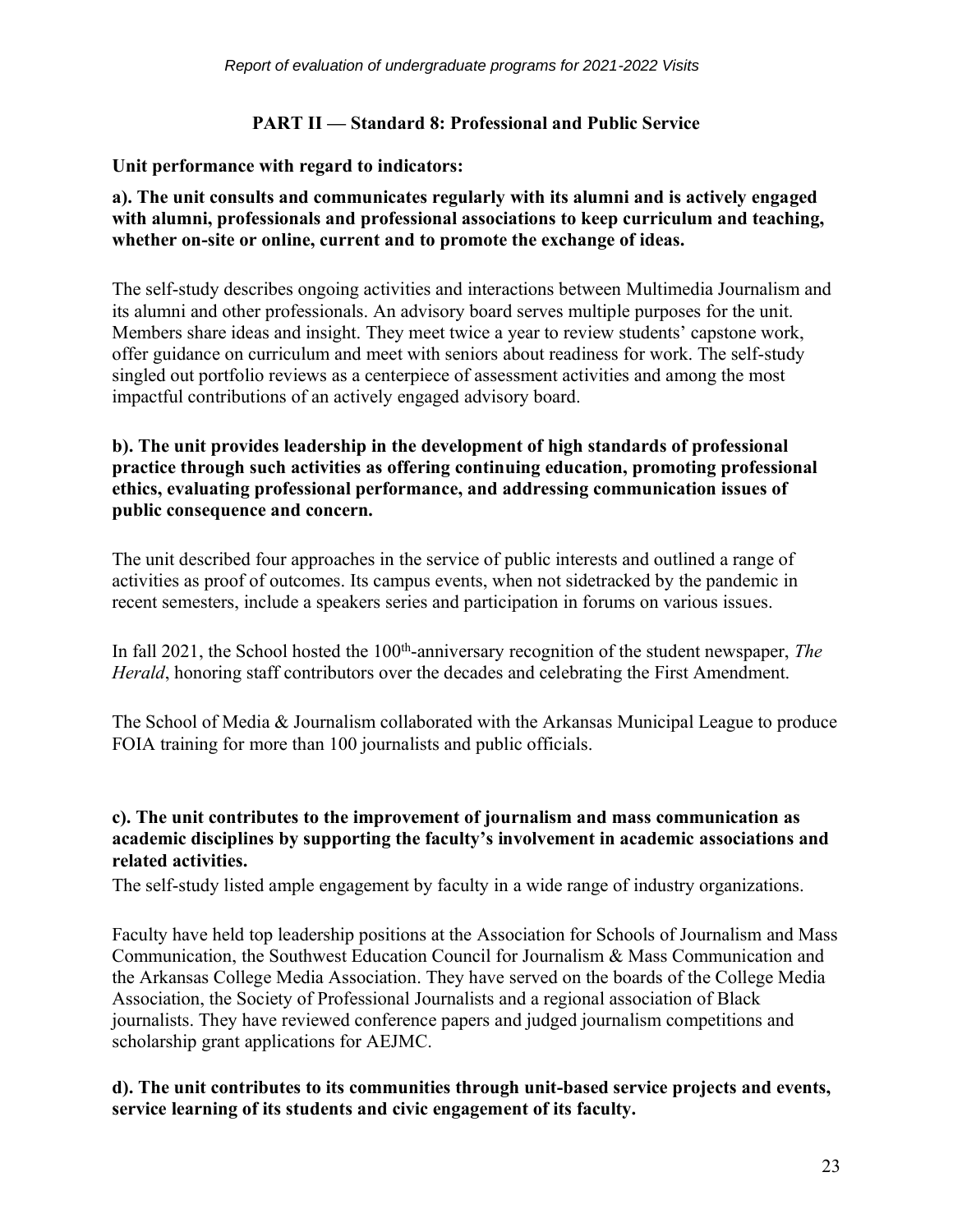In addition to FOIA training as cited elsewhere in this standard, the School reported numerous examples of civic engagement. Its spacious broadcast facilities were the venue for mayoral and other local debates. The School also helped in production of the Northeast Arkansas Regional Cerebral Palsy Telethon and the annual county Spelling Bee.

The unit describes a significant role on campus and in the broader community for its collection of media outlets: A School-operated public radio station; bi-weekly newscasts and other programming on ASU-TV, supported by students enrolled in two courses; a campus radio station with news and entertainment format; the 100-year-old campus newspaper, *The Herald*, independent of the unit but advised by a faculty member; and Delta Digital News Service, a news lab offering what the self-study describes as "real-world experience" producing content made available to local news organizations in the region. At least one local editor for an newsroom stretched thin raved about the value of receiving photos periodically from the news service.

## **e). The unit supports scholastic journalism through such activities as faculty workshops, visiting lectures and critiques of student work.**

One enduring example of the program's engagement with scholastic journalism is Communications Day, a media competition for students in Arkansas and Missouri since 1937, though not for the past two years.

Faculty members attend annual conferences of the Arkansas Broadcast Association, Arkansas Press Association, Arkansas College Media Association and the Arkansas Scholastic Press Association. The latter two organizations selected A-State to host their annual conventions, which are now rescheduled for April 2022.

Faculty members support students setting up booths on campus for advocacy of First Amendment issues such as awareness of fake news media, all part of annual National News Engagement Day.

## **SUMMARY:**

The self-study sets the stage for fulfillment of this standard: *"Public service activities are undertaken with four underlying purposes: to contribute to public and scholarly understanding of media and society; to provide communications instruction and services to public and media organizations; to enhance knowledge of the university and its resources; and to create learning opportunities for students in a service context."* Evidence of success was apparent in these targeted areas.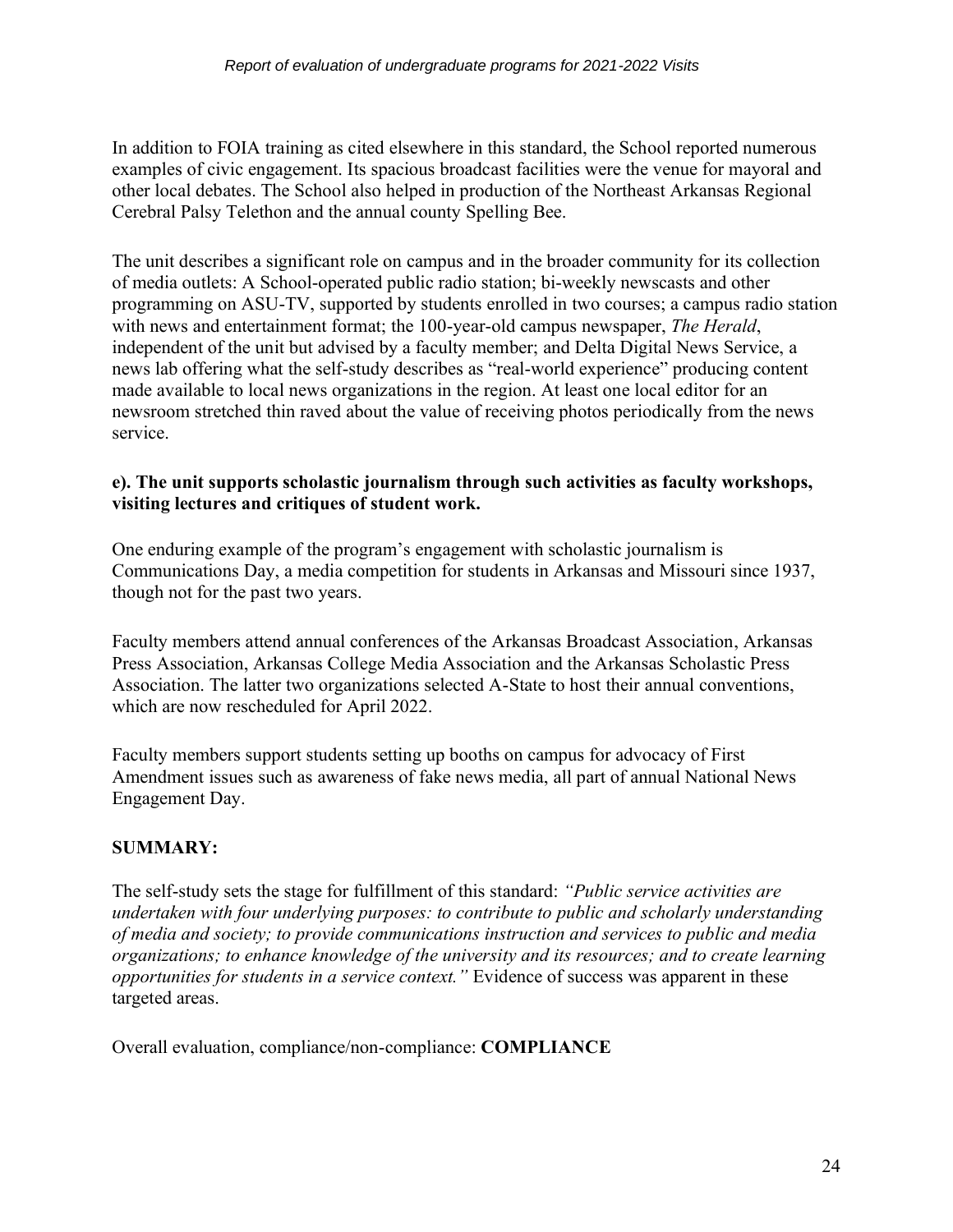## **PART II — Standard 9: Assessment of Learning Outcomes**

#### **Unit performance with regard to indicators:**

#### **a). The unit defines the goals for learning that students must achieve, including the "Professional Values and Competencies" of the Council.**

*• Who is in charge of the assessment program (e.g., administrator, sequence coordinator or faculty committee)?* The School's Assessment Committee provides oversight for Standard 9. A Multimedia Journalism faculty member on that committee leads the accredited program's assessment activities.

*• How has the unit verified that core and required courses cover all 12 of ACEJMC's professional values and competencies?* The self-study describes a modified approach to assessment architecture that reframes ACEJMC's 12 professional values and competencies as eight outcomes. A crisply designed 2016-17 curriculum map shows how the eight objectives are embedded across courses. The map goes on to use three levels of engagement – awareness, understanding and application – to show the extent to which each targeted course reflects ACEJMC's mandates.

The unit uses three themes to help remind students of the assessment-based content throughout the curriculum: Think … Communicate … Be Professional – TCB.

*• How has the unit ensured that the syllabuses for these courses state learning outcomes that address the values and competencies appropriate for each course?* Syllabuses routinely emphasize outcomes.

#### **b). The unit has a written assessment plan that uses multiple direct and indirect measures to assess student learning.**

• *What direct measures of assessment does the unit use, where in the curriculum and when?* The School's three direct measures of assessment are portfolio reviews, a pre/post exam administered on core issues, and evaluations of internships by supervisors. The self-study says portfolio reviews yield the most meaningful results, though all tools are considered helpful.

*• What indirect measures does it use, where and when?* The School conducts surveys of alumni and surveys of outgoing seniors.

*• Are these measures effective for assessing ACEJMC's professional values and competencies?* Faculty most involved with assessment indicated that the measures are largely successful. Pandemic realities cut into consistency in the past two years. In the case of the senior knowledge inventory, used as an indirect measure, the unit continues to tinker with new approaches.

Portfolio completion is required in students' capstone class and portfolios are evaluated by external reviewers and faculty members. Graduating seniors complete digital portfolios housed on a home page with a resume and links to their best work. The portfolio reviews are considered successes, though the process is still a work in progress. Advisory board members are directly involved as reviewers, including development of their own rubric, as sanctioned by the School. Students get more direct feedback, sometimes in coaching sessions, from board members. And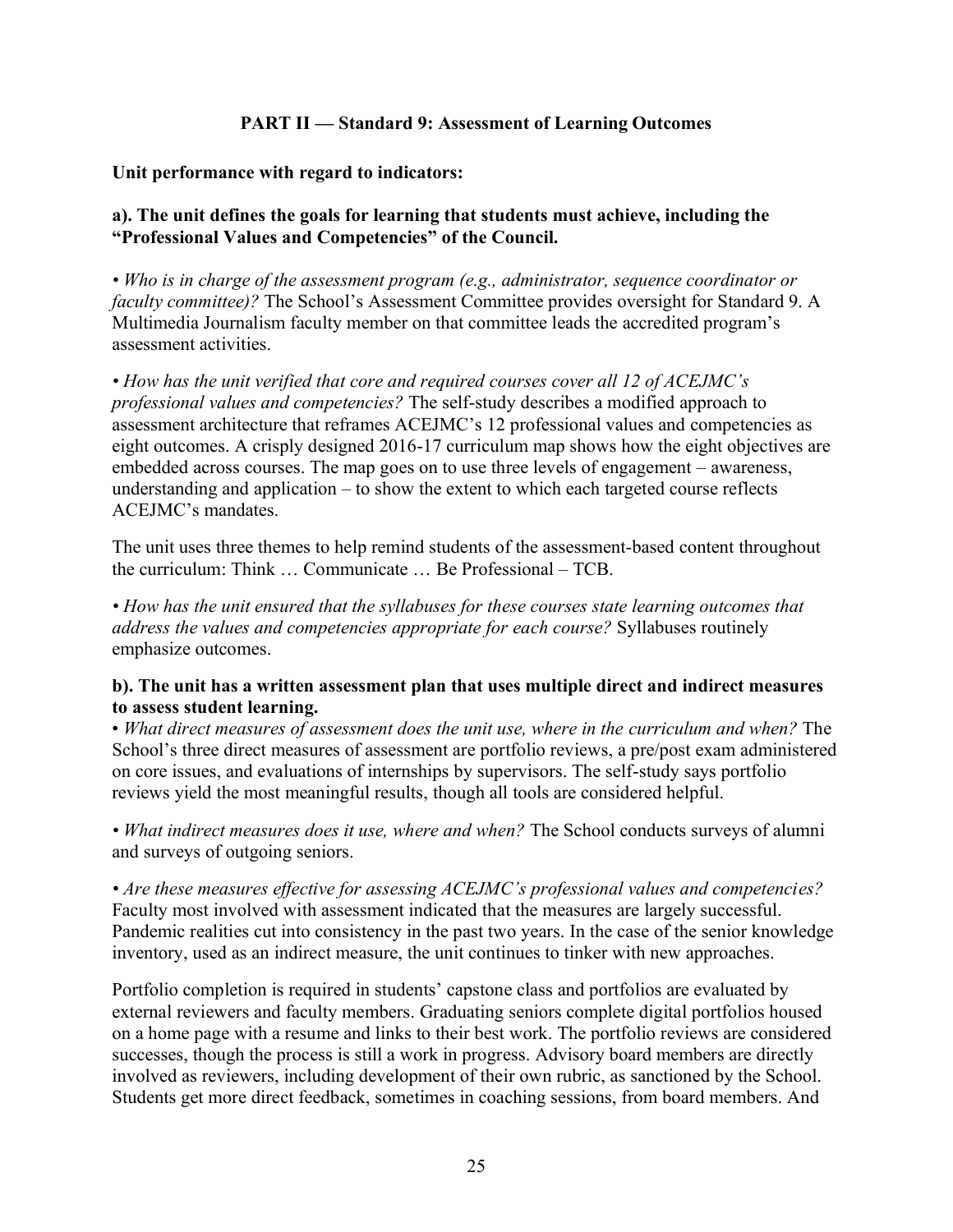the unit collects a meaningful set of critiques that provide more direct insight into patterns of strengths and weaknesses among students on the verge of graduating.

## **c). The unit collects and reports data from its assessment activities and applies the data to improve curriculum and instruction.**

*• How does the unit collect and analyze the findings and identify unsatisfactory learning of specific values and competencies?* A coordinator known for organizational skills and a knack for assessment takes the lead in collecting and analyzing data and singling out specific areas worth additional discussion or debate. Others on the faculty are involved as necessary.

*• What specific values and competencies had graduating classes not mastered satisfactorily?*  Some faculty members pointed to students' weak grasp of fundamentals necessary to produce quality portfolios with impact. Insufficient exposure to numbers and statistics in storytelling is another area identified for improvement.

*• How does the unit decide how to address these areas of concern and what actions did it take to do so?* Some post-analysis actions are based on whether the unit achieved specified performance goals, such as 70% of students taking certain tests and achieving a minimum of 70% correct answers. Other observations come from portfolio reviews conducted by the advisory board and further reviewed by faculty members. Additional assessment conversations might be triggered by patterns of assignments submitted in core courses.

*• How does the unit evaluate whether its actions overcame the weaknesses in student learning and what were the results?* The assessment coordinator takes the lead in monitoring areas most in need of improvement, though others may also identify weaknesses and propose solutions.

*• Was the program of data analysis and action effective for identifying and overcoming unsatisfactory student learning?* The self-study points to some successes in elevating student learning. One example involved unsatisfactory outcomes in writing assignments for a required course. Faculty members determined that more emphasis on the fundamentals was necessary before students could excel in the course analyzed for assessment. So a new course was created, intended to address more basic elements of news and writing.

## **d). The unit maintains contact with the alumni to assess these experiences in the professions and to provide suggestions for improving curriculum and instruction.**

The unit describes ongoing interaction with alumni and solicitation of their perspectives on keeping the curriculum relevant. One major resource is the School's advisory board, dominated by alumni. Graduates of the program also serve as class discussion leaders. Guest speakers for various events engage in conversations on the development of curriculum and instruction.

## **e). The unit includes members of journalism and mass communication professions in its assessment process.**

Professionals serve on the School's advisory board, which conducts portfolio reviews, cited as the School's most effective direct measure of assessment. Board members also share their critiques and suggestions for improving the program. Professionals who hire student interns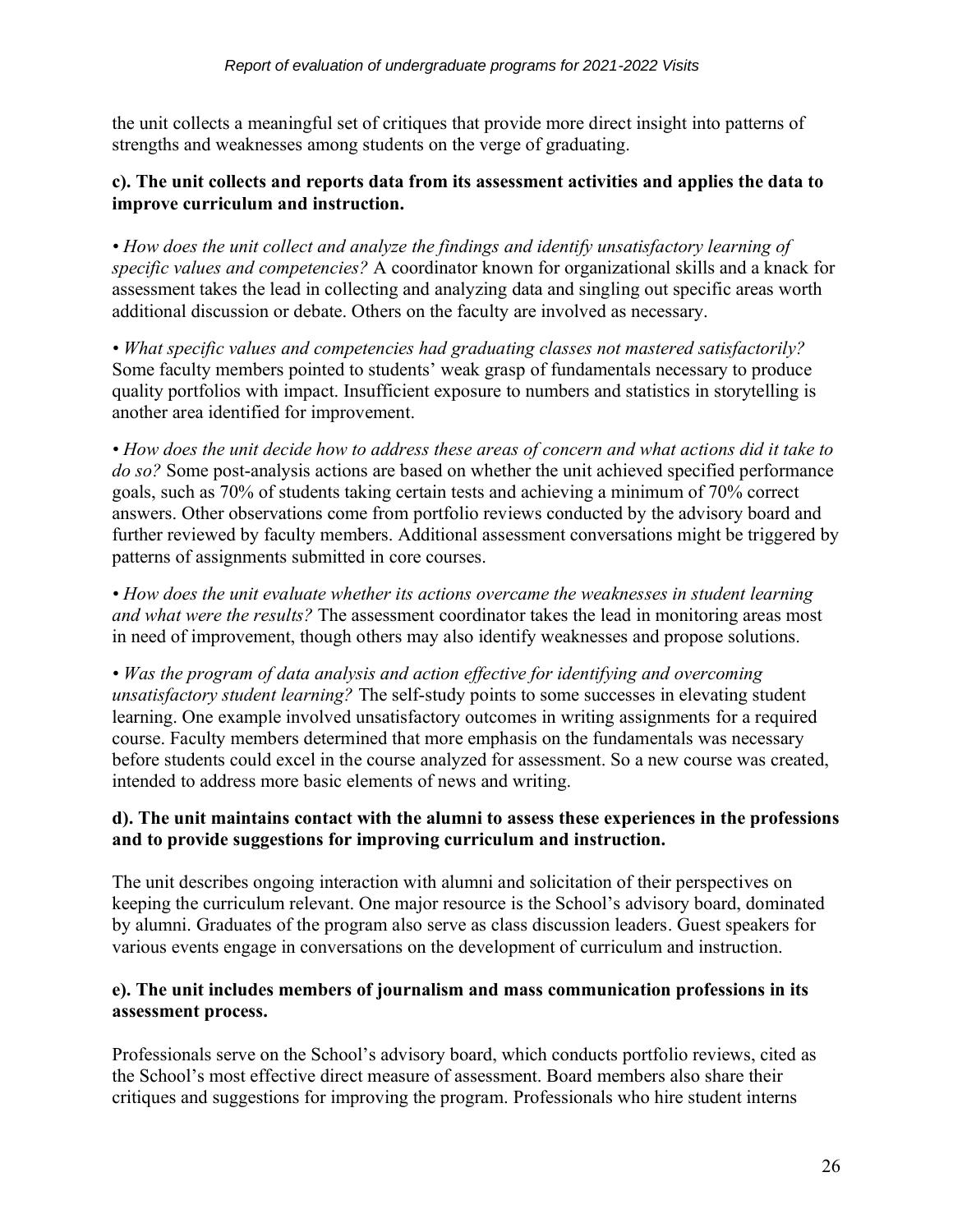complete performance reviews that address ACEJMC values and competencies through the School's reformulated list of outcomes.

**SUMMARY:** On a campus with extensive tools for tracking assessment and high demands on academic units, the School described itself as an achiever. Documentation showed mostly steady activities across the range of assessment indicators. Direct and indirect measures are identified. Curriculum maps and other instruments detail expectations, means, methods and who is responsible for carrying each plank in plans. Data is collected, analyzed and shared. Changes driven by evaluation of assessment outcomes are discussed and implemented. To the extent some efforts are inconsistent or certain goals are missed, the unit recognizes shortcomings and commits to improvements.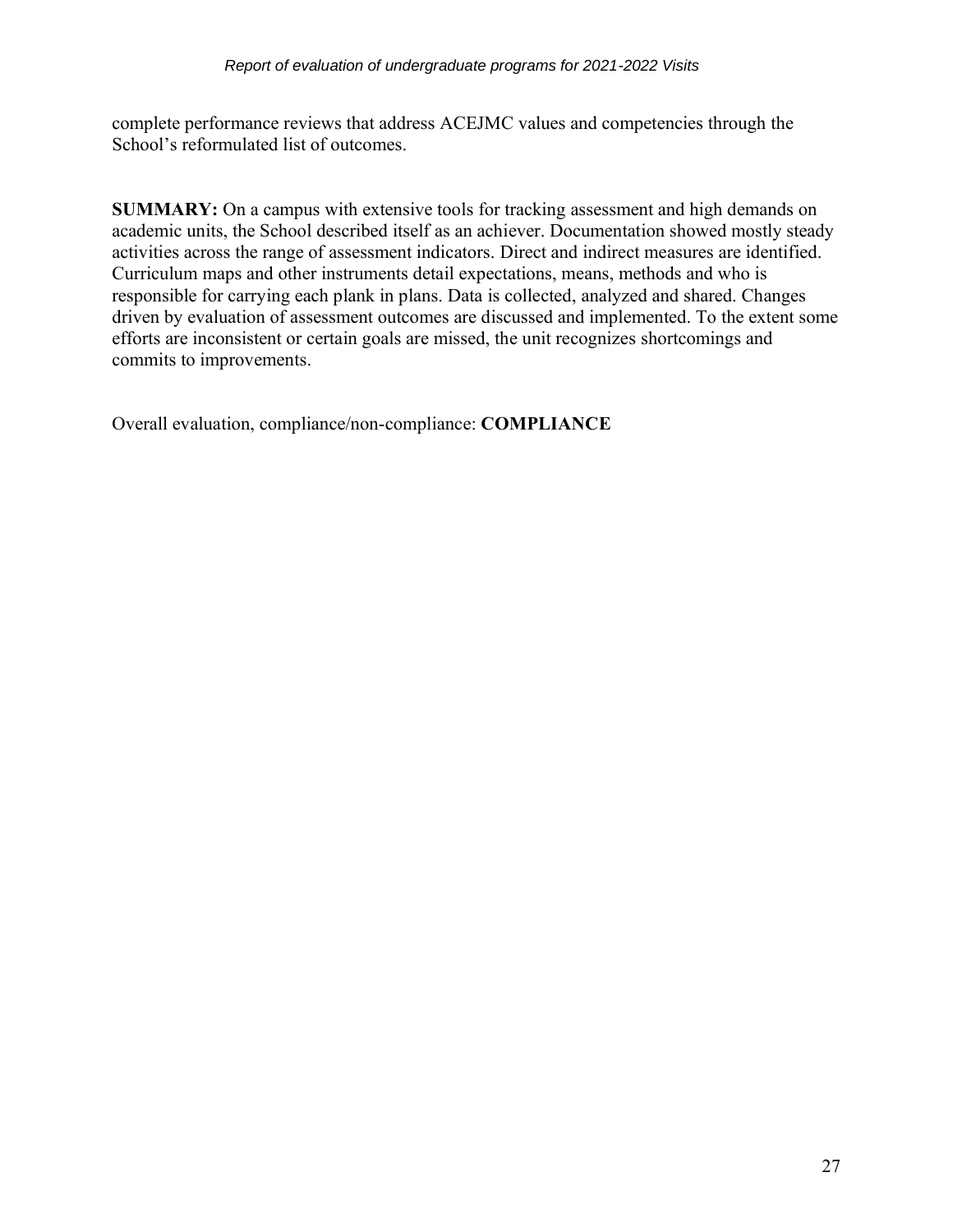## **PART III: Summary by site visit team**

#### **1) Summarize the strengths and weaknesses of the unit.**

Strengths

- Supportive and engaged alumni
- Well-equipped and spacious facilities
- Experienced and flexible leadership
- Collegial and caring faculty
- Wealth of opportunities in student media

Weaknesses

- Diminished enrollment
- Unsettled, frequently revised curriculum
- Fractured culture within the School of Media & Journalism

## **2) List the standards with which the unit is not in compliance.**

NONE

3) Summarize the problems or deficiencies that should be addressed before the next evaluation (i.e., related to non-compliance with standards).

4) In the case of a recommendation for provisional accreditation, list the deficiencies that should be addressed before the provisional status can be removed.

5) In the case of a recommendation for denial of accreditation, clearly and fully explain the reasons that led to the recommendation.

#### **6) If the unit was previously accredited, summarize the significant deficiencies noted in the previous report and the actions taken to correct them. If the unit was in noncompliance in the same standard(s) on the previous two visits, identify the standard(s) and the problems noted. Explain actions taken to correct the problems.**

Weaknesses cited in 2014-15 team report are listed, each followed by an update as of 2021 site visit:

1. An assessment program that is well-led and well-designed and that "closes the loop" but needs to function more consistently in gleaning information from student work.

There is evidence that the unit more thoroughly reviews direct and indirect measures of assessment. The current process is more consistent and rigorous.

2. The College does not have adequate support staff for its complex missions and responsibilities.